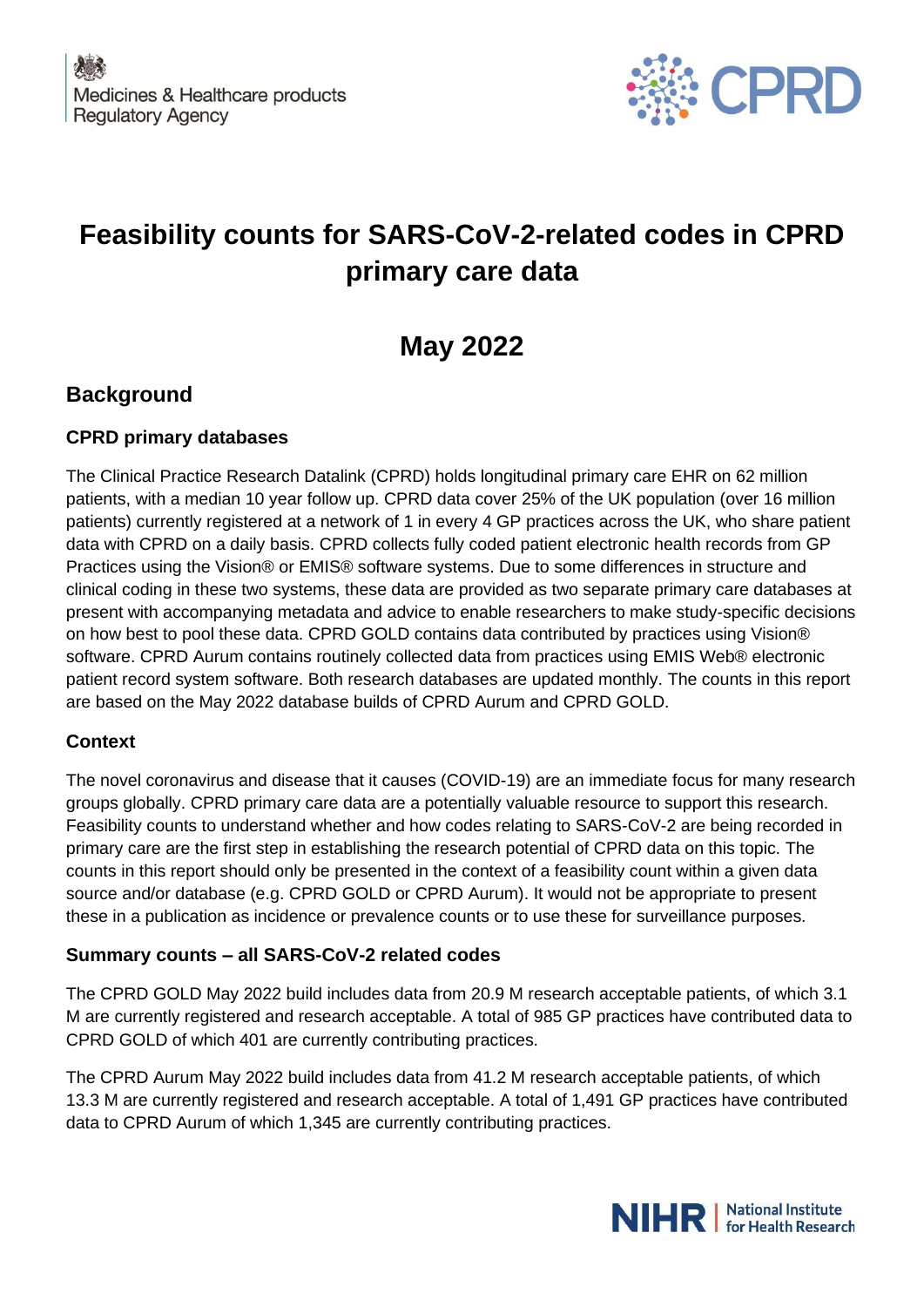The feasibility counts are based on a cohort of patients who have at least one relevant COVID-19 code in the period **02/12/2019 – 30/04/2022** and within their registration period. The patient registration period starts at the patient registration date with the practice and ends at the earliest of the patient transfer out date (de-registration), and the practice last collection date.

**5,402,183** events related to SARS-CoV-2 were recorded in CPRD GOLD in the period 02/12/2019- 30/04/2022. Each coded event is counted, irrespective of the distance between consecutive entries. These relate to **1,363,681** unique patients.

**28,611,948** events related to SARS-CoV-2 were recorded in CPRD Aurum in the period 02/12/2019- 30/04/2022. Each coded event is counted, irrespective of the distance between consecutive entries. These relate to **7,541,324** unique patients.

|             | <b>CPRD GOLD</b><br>events | <b>CPRD GOLD</b><br>patients | <b>CPRD Aurum</b><br>events | <b>CPRD Aurum</b><br>patients |
|-------------|----------------------------|------------------------------|-----------------------------|-------------------------------|
| <b>Male</b> | 1,983,921                  | 613,429                      | 10,568,877                  | 3,485,256                     |
| Female      | 3,418,262                  | 750,252                      | 18,043,071                  | 4,056,068                     |

**Table 1** presents numbers of unique events and patients stratified by gender.

**Table 2** presents numbers of unique events and patients stratified by age group. Age at event is calculated as the difference between the year of the event and the year of birth recorded in the CPRD primary care data.

|          | <b>CPRD GOLD</b> | <b>CPRD GOLD</b> | <b>CPRD Aurum</b> | <b>CPRD Aurum</b> |
|----------|------------------|------------------|-------------------|-------------------|
|          | events           | patients         | events            | patients          |
| $0 - 18$ | 874,852          | 293,190          | 4,434,985         | 1,726,550         |
| 19-49    | 2,709,174        | 632,091          | 13,857,285        | 3,582,031         |
| 50-59    | 885,370          | 189,966          | 4,616,098         | 966,849           |
| 60-69    | 523,826          | 124,163          | 2,729,298         | 608,263           |
| 70-79    | 211,992          | 74,943           | 1,294,097         | 376,806           |
| $80 +$   | 196,969          | 49,328           | 1,680,185         | 280,825           |

**Table 3** presents numbers of unique events and patients across the period stratified by practice nation.

|                                   | Number of<br>currently<br>contributing<br><b>CPRD</b> practices<br>$(n=1,746)$ | Regional<br>coverage of<br><b>CPRD</b> practices | <b>All events</b><br>(CPRD GOLD+<br><b>CPRD Aurum)</b> | <b>All patients</b><br>(CPRD GOLD+<br><b>CPRD Aurum)</b> |
|-----------------------------------|--------------------------------------------------------------------------------|--------------------------------------------------|--------------------------------------------------------|----------------------------------------------------------|
| <b>England</b>                    | 1,355 (77.6%)                                                                  | 21.7                                             | 29,173,248                                             | 7,748,536                                                |
| <b>Northern</b><br><b>Ireland</b> | 54 (3.1%)                                                                      | 16.5                                             | 44,903                                                 | 26,342                                                   |
| <b>Scotland</b>                   | 223 (12.8%)                                                                    | 24.1                                             | 3,173,099                                              | 688,650                                                  |
| <b>Wales</b>                      | 114 (6.5%)                                                                     | 29.5                                             | 1,622,881                                              | 441,477                                                  |

**Table 4** presents numbers of unique events and the associated number of unique patients stratified by code type (see appendix 1). The number of patients provided is the number of unique patients within each stratification (code type). The same patient may therefore be present in two or more stratifications.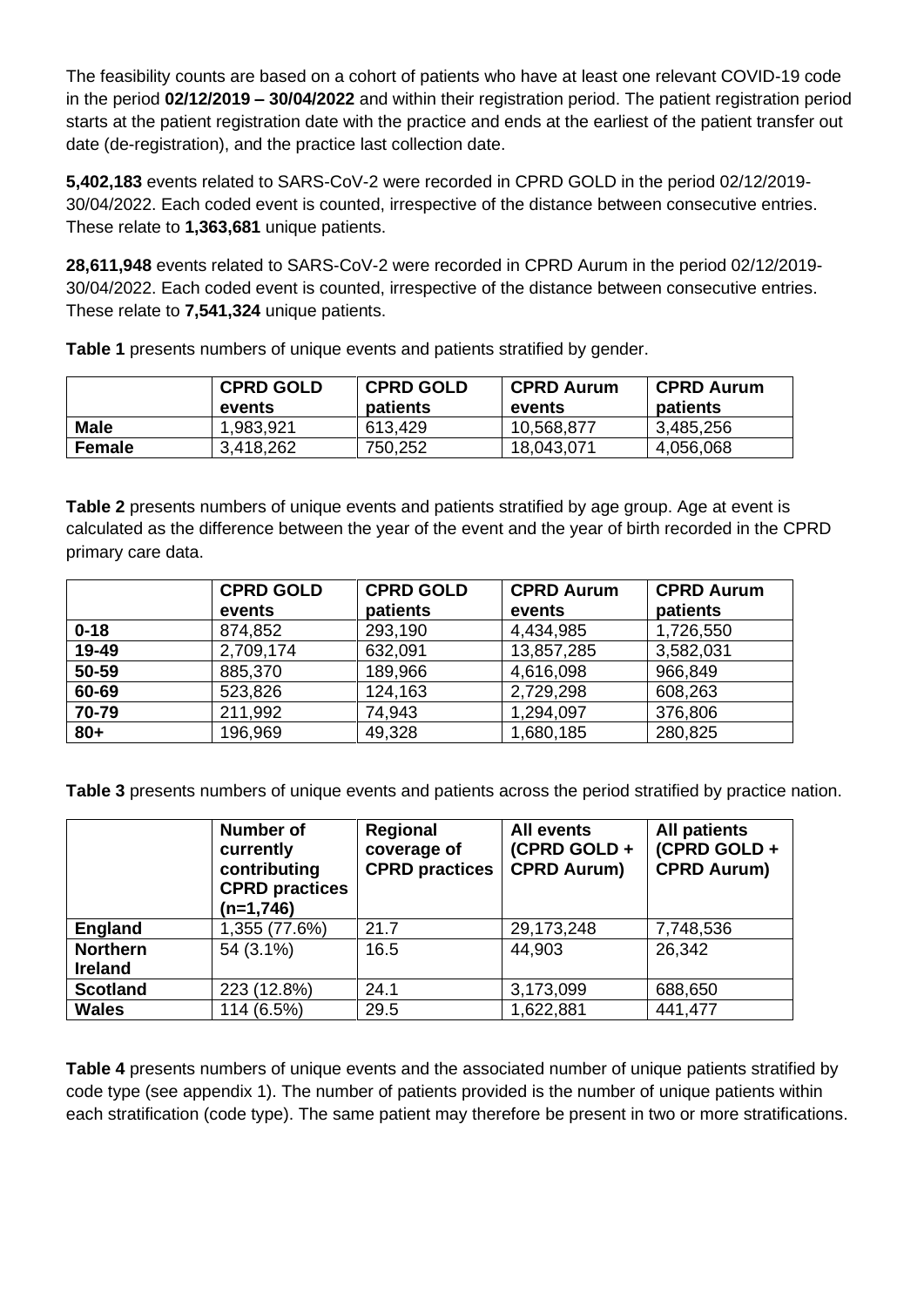|                  | <b>CPRD GOLD</b><br>events | <b>CPRD GOLD</b><br>patients | <b>CPRD Aurum</b><br>events | <b>CPRD Aurum</b><br>patients |
|------------------|----------------------------|------------------------------|-----------------------------|-------------------------------|
| <b>Possible</b>  | 58,650                     | 48,025                       | 538,005                     | 313,513                       |
| <b>Tested</b>    | 5,091,119                  | 1,254,207                    | 19.714.079                  | 5,789,280                     |
| <b>Diagnosis</b> | 204,845                    | 185,764                      | 4,964,529                   | 3,019,570                     |
| <b>Advice</b>    | 47,569                     | 41,061                       | 3,395,335                   | 964,703                       |

## **Summary counts – codes relating to vaccination against COVID-19**

The feasibility counts focusing on vaccination recording are based on a cohort of patients who have at least one relevant COVID-19 vaccination code in the period 08/12/2020 –30/04/2022 and within their registration period. The patient registration period starts at the patient registration date with the practice and ends at the earliest of the patient transfer out date (de-registration), and the practice last collection date.

**6,686,754** events indicating COVID-19 vaccination were recorded in CPRD GOLD in the period 08/12/2020-30/04/2022. Each coded event is counted, irrespective of the distance between consecutive entries. These relate to **2,482,056** unique patients.

Batch number was recorded for **98.6%** of these events in CPRD GOLD. The median difference between event date and system date (date of recording) was **3 days (IQR: 1-21)** in CPRD GOLD. In CPRD GOLD batch number is only available for events in the immunisation table.

**50,725,082** events indicating COVID-19 vaccination were recorded in CPRD Aurum in the period 08/12/2020-30/04/2022. Each coded event is counted, irrespective of the distance between consecutive entries. These relate to **9,933,963** unique patients.

Batch number was recorded for **27.0%** of these events in CPRD Aurum. The median difference between event date and system date (date of recording) was **1 days (IQR: 1- 1)** in CPRD Aurum. In CPRD Aurum batch number is only available for events in the Observation table.

**Table 5** presents numbers of unique COVID-19 vaccination events and patients stratified by gender.

|               | <b>CPRD GOLD</b><br>events | <b>CPRD GOLD</b><br>patients | <b>CPRD Aurum</b><br>events | ∣ CPRD Aurum<br>patients |
|---------------|----------------------------|------------------------------|-----------------------------|--------------------------|
| <b>Male</b>   | 3,187,427                  | 1,191,657                    | 24,371,014                  | 4,800,858                |
| <b>Female</b> | 3,499,327                  | 1,290,399                    | 26,354,068                  | 5,133,105                |

**Table 6** presents numbers of unique COVID-19 vaccination events and patients stratified by age group. Age at event is calculated as the difference between the year of the event and the year of birth recorded in the CPRD primary care data.

|          | <b>CPRD GOLD</b> | <b>CPRD GOLD</b> | <b>CPRD Aurum</b> | <b>CPRD Aurum</b> |
|----------|------------------|------------------|-------------------|-------------------|
|          | events           | patients         | events            | patients          |
| $0 - 18$ | 310,613          | 178,840          | 2,263,453         | 684,387           |
| 19-49    | 2,659,810        | 1,042,855        | 22,611,643        | 4,651,271         |
| 50-59    | 1,225,940        | 430,875          | 9,024,653         | 1,631,522         |
| 60-69    | 1,090,258        | 367,191          | 7,252,558         | 1,287,741         |
| 70-79    | 870,240          | 290,539          | 5,825,719         | 1,026,393         |
| $80 +$   | 529,893          | 171,756          | 3,747,056         | 652,649           |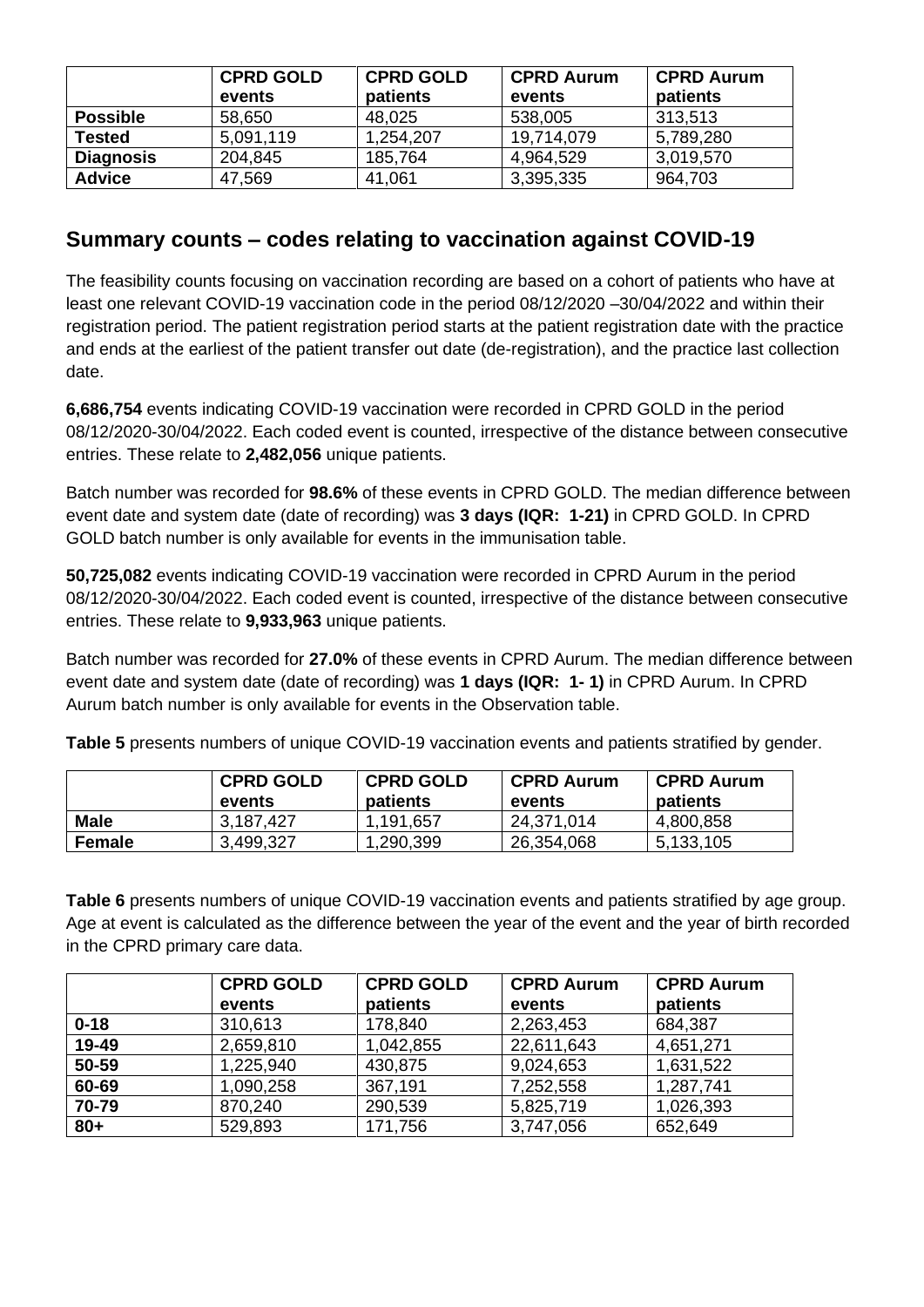**Table 7** presents numbers of unique COVID-19 vaccination events and patients across the period stratified by practice nation.

| country                           | <b>Number of</b><br>currently<br>contributing<br><b>CPRD</b> practices<br>$(n=1,746)$ | <b>Regional</b><br>coverage of<br><b>CPRD</b> practices | <b>All events</b><br>(CPRD GOLD +<br><b>CPRD Aurum)</b> | <b>All patients</b><br>(CPRD GOLD+<br><b>CPRD Aurum)</b> |
|-----------------------------------|---------------------------------------------------------------------------------------|---------------------------------------------------------|---------------------------------------------------------|----------------------------------------------------------|
| <b>England</b>                    | 1,355 (77.6%)                                                                         | 21.7                                                    | 51,066,240                                              | 10,123,492                                               |
| <b>Northern</b><br><b>Ireland</b> | 54 (3.1%)                                                                             | 16.5                                                    | 801,569                                                 | 275,044                                                  |
| <b>Scotland</b>                   | 223 (12.8%)                                                                           | 24.1                                                    | 3,318,946                                               | 1,239,251                                                |
| <b>Wales</b>                      | 114 (6.5%)                                                                            | 29.5                                                    | 2,225,083                                               | 778,232                                                  |

**Table 8** presents numbers of COVID-19 vaccination events and patients across the period stratified by vaccine type.

|                                 | <b>CPRD GOLD events</b> | <b>CPRD Aurum events</b> |
|---------------------------------|-------------------------|--------------------------|
| <b>COVID-19 Pfizer/BioNTech</b> | 3,450,683               | 14,370,567               |
| <b>Vaccine</b>                  |                         |                          |
| <b>COVID-19 Vaccine</b>         | 2,432,730               | 8,610,373                |
| <b>AstraZeneca</b>              |                         |                          |
| <b>COVID-19 Vaccine Moderna</b> | 736,374                 | 2,149,257                |
| <b>COVID-19 Vaccine Janssen</b> | 3,209                   | 2,110                    |
| <b>COVID-19 Vaccine Novavax</b> | 106                     | 3,753                    |
| <b>COVID-19 Vaccine Valneva</b> | 25,119                  | 16                       |
| <b>Not Known</b>                | 38,533                  | 25,589,006               |

In CPRD GOLD, the Source variable in the immunisation table provides the location the vaccine was administered. Whereas, in CPRD Aurum this would require data extraction and development of a code list to define location of consultation.

**Table 9** presents numbers of COVID-19 vaccination events and patients across the period stratified by the location the vaccine was administered.

|                                 | <b>CPRD GOLD events</b> |
|---------------------------------|-------------------------|
| Data not entered/Source unknown | 39,045                  |
| In this practice                | 718.273                 |
| Out of practice                 | 5,926,061               |
| In another practice             | 3,375                   |

#### **Notes:**

• The code lists used (see appendix) include both emergency codes created in response to the novel coronavirus and more general coronavirus codes. Though there is a risk of misclassification with the more general codes, these are likely to have been used until the specific codes were made available.

• The CPRD patient data quality indicator, the 'acceptable' flag has not been applied. This allows the inclusion of temporary patients.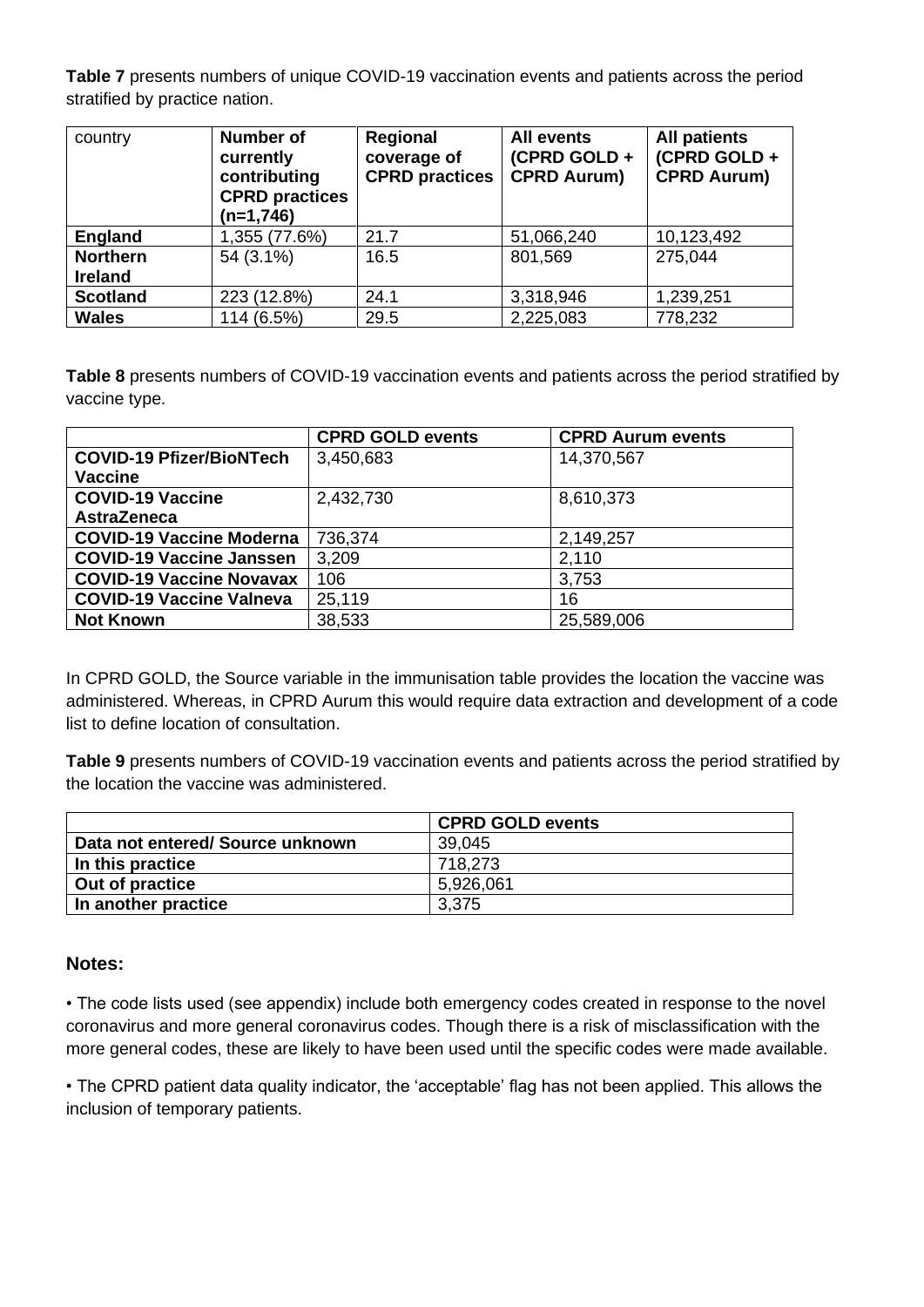• The counts provided have been de-duplicated. Patients in practices that have migrated software system from Vision® to EMIS® have been excluded from the CPRD GOLD counts.

• Due to CPRD's small cell policy, patient counts with fewer than 5 observations have been suppressed.

#### **Appendix 1**

#### **CPRD GOLD SARS-CoV-2 code list**

Please note terms indicated by \* are missing in the code browser.

| <b>Medcode</b> | <b>Term</b>                                                     | Read    | <b>Code Type</b>      |
|----------------|-----------------------------------------------------------------|---------|-----------------------|
|                |                                                                 | Code    |                       |
| 114771         | 2019-nCoV (novel coronavirus) RNA detected                      | 4J3R100 | <b>Tested</b>         |
| 114769         | 2019-nCoV (novel coronavirus) RNA not detected                  | 4J3R200 | <b>Tested</b>         |
| 114770         | 2019-nCoV (novel coronavirus) serology                          | 4J3R.00 | <b>Tested</b>         |
| 114777         | 2019-nCoV (novel coronavirus) vaccination                       | 65F0.00 | Vaccination           |
| 115516         | Acute disease caused by SARS-CoV-2                              | A795400 | Diagnosis             |
| 115385         | Admin first dse SARS-CoV-2 vac                                  | 65F0100 | Vaccination           |
| 115402         | Admin sec dose SARS-CoV-2 vacc                                  | 65F0200 | Vaccination           |
| 114760         | Advice given about 2019-nCoV (novel coronavirus) by<br>telephon | 8CAO100 | Advice                |
| 114754         | Advice given about 2019-nCoV (novel coronavirus)<br>infection   | 8CAO.00 | Advice                |
| 114899         | COVID-19 confirmed by laboratory test                           | A795200 | Tested /<br>Diagnosis |
| 114934         | COVID-19 confirmed using clinical diagnostic criteria           | A795300 | Diagnosis             |
| 114895         | COVID-19 excluded by laboratory test                            | 1IP1.00 | <b>Tested</b>         |
| 114945         | COVID-19 severity score                                         | 38VO.00 | Diagnosis             |
| 115069         | Cent lab SARS-CoV-2 spec detec                                  | 4J3S100 | <b>Tested</b>         |
| 115017         | Cent lab meas SARS-CoV-2 antib                                  | 43dt500 | <b>Tested</b>         |
| 114891         | Coronavirus as cause of dis classified to other chapters        | A7y0000 | Diagnosis             |
| 114731         | Coronavirus contact                                             | 65PW.00 | Possible              |
| 50068          | Coronavirus infection                                           | A795.00 | Diagnosis             |
| 91124          | Coronavirus nucleic acid detection                              | 43jS.00 | <b>Tested</b>         |
| 109154         | Coronavirus nucleic acid detection assay                        | 43jS000 | <b>Tested</b>         |
| 110951         | Coronavirus ribonucleic acid detection assay                    | 43jS100 | <b>Tested</b>         |
| 115037         | Detection of SARS-CoV-2 by PCR                                  | 43hF.00 | <b>Tested</b>         |
| 114765         | Disease caused by 2019-nCoV (novel coronavirus)                 | A795100 | Diagnosis             |
| 115064         | Does not have immun SARS-CoV-2                                  | 43dt100 | <b>Tested</b>         |
| 115139         | Encephalopat due to SARS-CoV-2                                  | F289.00 | <b>Diagnosis</b>      |
| 114764         | Exposure to 2019-nCoV (novel coronavirus) infection             | 65PW100 | Possible              |
| 115295         | Gastroenteri due to SARS-CoV-2                                  | A076400 | Diagnosis             |
| 115072         | Has immunity to SARS-CoV-2                                      | 43dt400 | <b>Tested</b>         |
| 115062         | Measurement of SARS-CoV-2 antibody                              | 43dtL00 | <b>Tested</b>         |
| 115136         | Measurement of SARS-CoV-2 antigen                               | 43kB.00 | Tested                |
| 115325         | Myocarditis due to SARS-CoV-2                                   | G520800 | Diagnosis             |
| 115513         | Ongoing symptomatic COVID-19                                    | A795500 | Diagnosis             |
| 115188         | Otitis media due to SARS-CoV-2                                  | F529.00 | Diagnosis             |
| 115008         | Pneumonia due to SARS-CoV-2                                     | H204.00 | Diagnosis             |
| 115232         | PoC SARS-CoV-2 species detect                                   | 4J3S200 | <b>Tested</b>         |
| 115058         | PoC measure SARS-CoV-2 antibod                                  | 43dt600 | <b>Tested</b>         |
| 115419         | Post-COVID-19 syndrome                                          | AyuJC00 | Diagnosis             |
| 115420         | Referral to Your COViD Recovery rehabilitation platform         | 8Hkl.00 | Diagnosis             |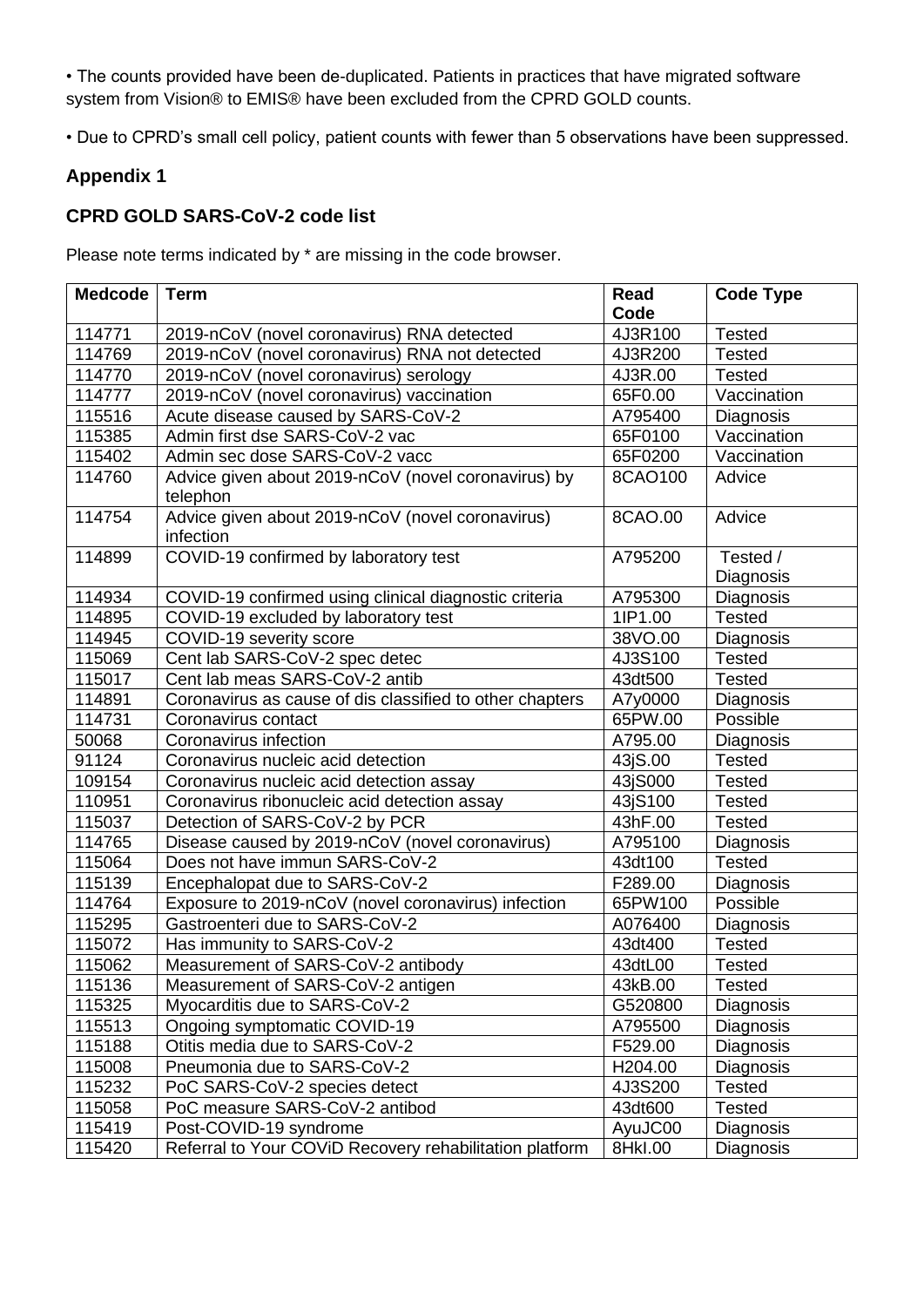| 115418 | Referral to post-COVID assessment clinic                  | 8HTE600 | Diagnosis     |
|--------|-----------------------------------------------------------|---------|---------------|
| 115631 | SARS-CoV-2 IgA detected*                                  | 43dtM00 | <b>Tested</b> |
| 115651 | SARS-CoV-2 IgA detection equivocal                        | 43dtN00 | <b>Tested</b> |
| 115236 | SARS-CoV-2 IgA not detected                               | 43dtP00 | <b>Tested</b> |
| 115010 | SARS-CoV-2 IgG detected                                   | 43dtA00 | <b>Tested</b> |
| 115071 | SARS-CoV-2 IgG detection equiv                            | 43dtB00 | <b>Tested</b> |
| 115144 | SARS-CoV-2 IgG detection unkno                            | 43dtC00 | <b>Tested</b> |
| 115036 | SARS-CoV-2 IgG not detected                               | 43dtD00 | <b>Tested</b> |
| 115012 | SARS-CoV-2 IgM detected                                   | 43dtG00 | <b>Tested</b> |
| 115137 | SARS-CoV-2 IgM detection equiv                            | 43dtH00 | <b>Tested</b> |
| 115148 | SARS-CoV-2 IgM detection unkno                            | 43dtJ00 | <b>Tested</b> |
| 115040 | SARS-CoV-2 IgM not detected                               | 43dtK00 | <b>Tested</b> |
| 115059 | SARS-CoV-2 RNA detect reslt unknow                        | 4J3R400 | <b>Tested</b> |
| 115088 | SARS-CoV-2 RNA detect result equiv                        | 4J3R300 | <b>Tested</b> |
| 115713 | SARS-CoV-2 RNA indeterminate                              | 4J3R500 | <b>Tested</b> |
| 115774 | SARS-CoV-2 RNA pos lim detect                             | 4J3R600 | <b>Tested</b> |
| 115195 | SARS-CoV-2 antibody negative                              | 43dtX00 | <b>Tested</b> |
| 115235 | SARS-CoV-2 antibody positive                              | 43dtW00 | <b>Tested</b> |
| 115298 | SARS-CoV-2 antigen negative                               | 43kB200 | <b>Tested</b> |
| 115426 | SARS-CoV-2 antigen positive                               | 43kB100 | <b>Tested</b> |
| 115877 | SARS-CoV-2 antigen unknown*                               | 43kB400 | <b>Tested</b> |
| 115429 | SARS-CoV-2 immun course start                             | 8B31H00 | Vaccination   |
| 115194 | SARS-CoV-2 immun status equiv                             | 43dt200 | <b>Tested</b> |
| 115067 | SARS-CoV-2 immun status unknow                            | 43dt300 | <b>Tested</b> |
| 115013 | SARS-CoV-2 immunity status                                | 43dt.00 | <b>Tested</b> |
| 115061 | SARS-CoV-2 species detect test                            | 4J3S.00 | <b>Tested</b> |
| 114948 | Self-taken swab for SARS-CoV-2 completed                  | 4JF6200 | <b>Tested</b> |
| 115016 | Self-taken swab for SARS-CoV-2 offered                    | 4JF6100 | <b>Tested</b> |
| 115006 | Serum SARS-CoV-2 IgG                                      | 43dt900 | <b>Tested</b> |
| 115138 | Serum SARS-CoV-2 IgM                                      | 43dtF00 | <b>Tested</b> |
| 115068 | Serum SARS-CoV-2 total Immunog                            | 43dt700 | <b>Tested</b> |
| 114927 | Signposting to CHMS (COVID-19 Home Management<br>Service) | 8HkjC00 | Advice        |
| 115404 | Signposting to Your COVID Recovery                        | 8HkjG00 | Advice        |
| 115800 | Spec SARS-CoV-2 IgM qual exist                            | 43dtE00 | <b>Tested</b> |
| 113745 | Suspected coronavirus infection                           | 1JX00   | Possible      |
| 114766 | Suspected disease caused by 2019-nCoV (novel              | 1JX1.00 | Possible      |
|        | coronavirus)                                              |         |               |
| 114951 | Swab for SARS-CoV-2 by healthcare professional            | 4JF6000 | <b>Tested</b> |
| 114947 | Taking of swab for SARS-CoV-2 (SARS coronavirus 2)        | 4JF6.00 | <b>Tested</b> |
| 114753 | Telephone consultation for suspected 2019-nCoV (novel     | 9N31200 | Possible      |
|        | corona                                                    |         |               |
| 115080 | URTI due to SARS-CoV-2                                    | H051100 | Diagnosis     |
| 114762 | [X]Coronavirus infection, unspecified                     | AyuDC00 | Diagnosis     |
| 115315 | [X]Coronavirus/cause/diseases classified to other         | AyuKL00 | Diagnosis     |
|        | chapters                                                  |         |               |

## **CPRD GOLD SARS-CoV-2 Vaccination code list**

|       | <b>Prodcode   Product Name</b>                                                 |
|-------|--------------------------------------------------------------------------------|
| 83119 | Generic COVID-19 mRNA Vaccine BNT162b2 30micrograms/0.3ml dose concentrate for |
|       | suspension for injection multidose vials (Pfizer-BioNTech)                     |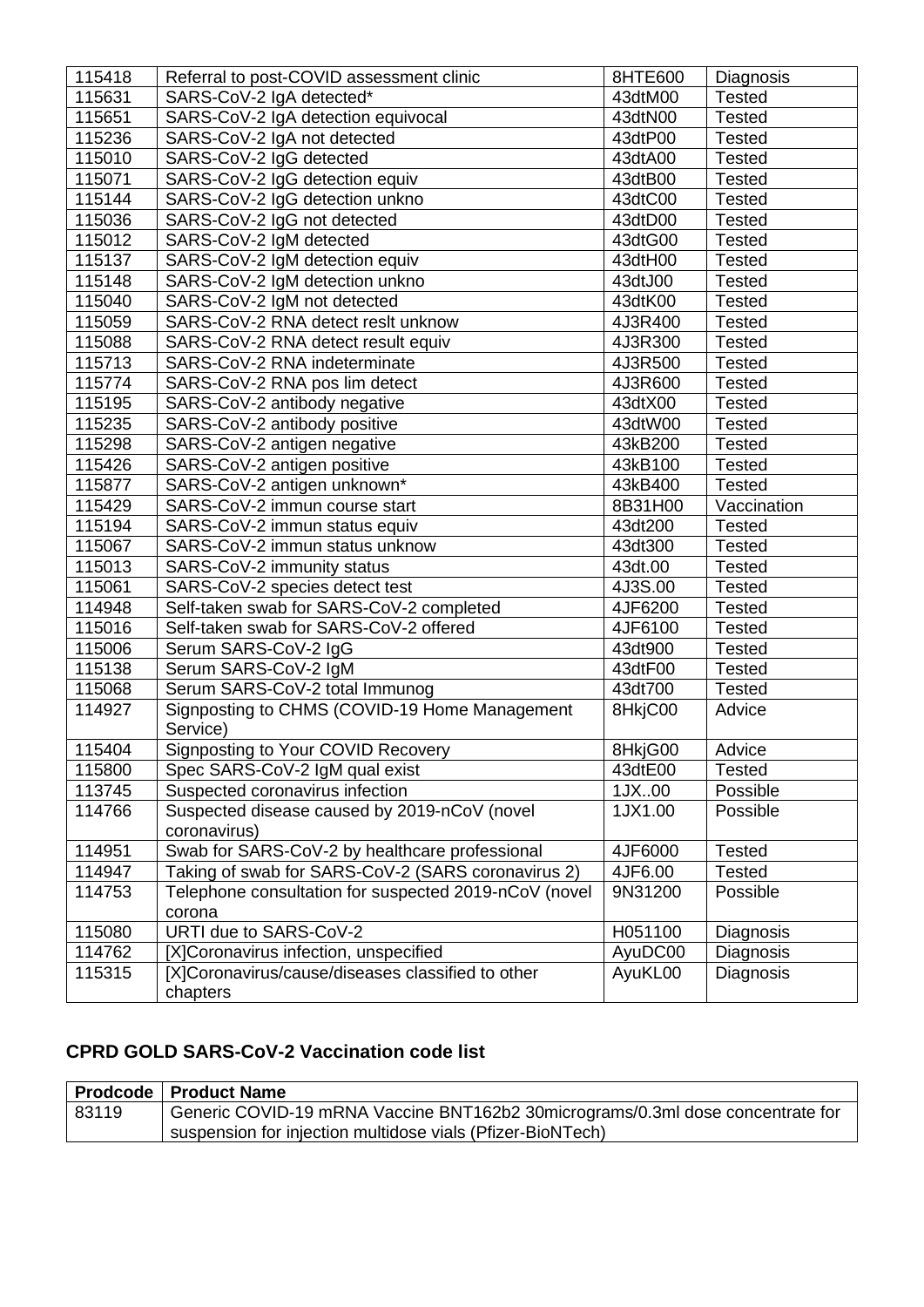| 83125 | COVID-19 mRNA Vaccine BNT162b2 30micrograms/0.3ml dose concentrate for                   |
|-------|------------------------------------------------------------------------------------------|
|       | suspension for injection multidose vials (Pfizer-BioNTech) (Pfizer-BioNTech)             |
| 83126 | Talent 0.5ml dose solution for injection multidose vials (Secretary of State for Health) |
| 83136 | Generic COVID-19 Vaccine AstraZeneca (ChAdOx1 S [recombinant]) 5x10,000,000,000          |
|       | viral particles/0.5ml dose solution for injection multidose vials                        |
| 83987 | COVID-19 mRNA (nucleoside modified) Vaccine Moderna 0.1mg/0.5ml dose dispersion          |
|       | for injection multidose vials (Moderna, Inc)                                             |
| 84072 | Generic COVID-19 Vaccine Novavax (adjuvanted) 5micrograms/0.5ml dose suspension          |
|       | for injection multidose vials                                                            |
| 85161 | Generic COVID-19 Vaccine Janssen (Ad26.COV2-S [recombinant]) 0.5ml dose                  |
|       | suspension for injection multidose vials                                                 |
| 85364 | COVID-19 Vaccine Janssen (Ad26.COV2-S [recombinant]) 0.5ml dose suspension for           |
|       | injection multidose vials (Janssen-Cilag Ltd)                                            |
| 85827 | COVID-19 Vaccine Medicago (CoVLP) 3.75 micrograms/0.5 ml dose emulsion for injection     |
|       | multidose vials (Medicago Inc)                                                           |
| 85973 | COVID-19 Vaccine Covaxin (NIV-2020-770 inactivated) 6micrograms/0.5ml dose               |
|       | suspension for injection vials (Bharat Biotech International Ltd)                        |
| 86130 | COVID-19 Vaccine Covaxin (NIV-2020-770 inactivated) 6micrograms/0.5ml dose               |
|       | suspension for injection multidose vials (Bharat Biotech International Ltd)              |
|       |                                                                                          |

## **CPRD Aurum SARS-CoV-2 code list**

| <b>Medcode</b>    | <b>Term</b>                        | <b>Snomed CT</b>      | <b>Code Type</b> |
|-------------------|------------------------------------|-----------------------|------------------|
|                   |                                    | <b>Description ID</b> |                  |
| 13482991000006119 | 2019 novel coronavirus vaccination | 3902341013            | Vaccination      |
| 13045121000006113 | 2019-nCoV (novel coronavirus) IgA  | 2829571000000117      | Tested /         |
|                   | detected                           |                       | Diagnosis        |
| 13053151000006118 | 2019-nCoV (novel coronavirus) IgA  | 2832381000000115      | <b>Tested</b>    |
|                   | detection result indeterminate     |                       |                  |
| 13045161000006119 | 2019-nCoV (novel coronavirus) IgA  | 2829631000000118      | <b>Tested</b>    |
|                   | detection result unknown           |                       |                  |
| 13045181000006112 | 2019-nCoV (novel coronavirus) IgA  | 2829661000000111      | <b>Tested</b>    |
|                   | not detected                       |                       |                  |
| 13032641000006118 | 2019-nCoV (novel coronavirus) IgG  | 2828761000000111      | Tested /         |
|                   | detected                           |                       | Diagnosis        |
| 13032701000006110 | 2019-nCoV (novel coronavirus) IgG  | 2828901000000114      | <b>Tested</b>    |
|                   | not detected                       |                       |                  |
| 13032661000006119 | 2019-nCoV (novel coronavirus) IgM  | 2828801000000118      | Tested /         |
|                   | detected                           |                       | Diagnosis        |
| 13032781000006118 | 2019-nCoV (novel coronavirus) IgM  | 2829071000000110      | <b>Tested</b>    |
|                   | detection result equivocal         |                       |                  |
| 13032681000006112 | 2019-nCoV (novel coronavirus) IgM  | 2828871000000114      | <b>Tested</b>    |
|                   | not detected                       |                       |                  |
| 13483131000006110 | 2019-nCoV (novel coronavirus) RNA  | 2837051000000113      | <b>Tested</b>    |
|                   | (ribonucleic acid) not detected    |                       |                  |
| 13053211000006113 | 2019-nCoV (novel coronavirus)      | 2832311000000110      | <b>Tested</b>    |
|                   | antibody detection result negative |                       |                  |
| 13053191000006112 | 2019-nCoV (novel coronavirus)      | 2832261000000115      | Tested /         |
|                   | antibody detection result positive |                       | Diagnosis        |
| 13053251000006114 | 2019-nCoV (novel coronavirus)      | 2832371000000117      | <b>Tested</b>    |
|                   | antibody detection result unknown  |                       |                  |
| 13053071000006110 | 2019-nCoV (novel coronavirus)      | 2832051000000111      | <b>Tested</b>    |
|                   | antigen detection result negative  |                       |                  |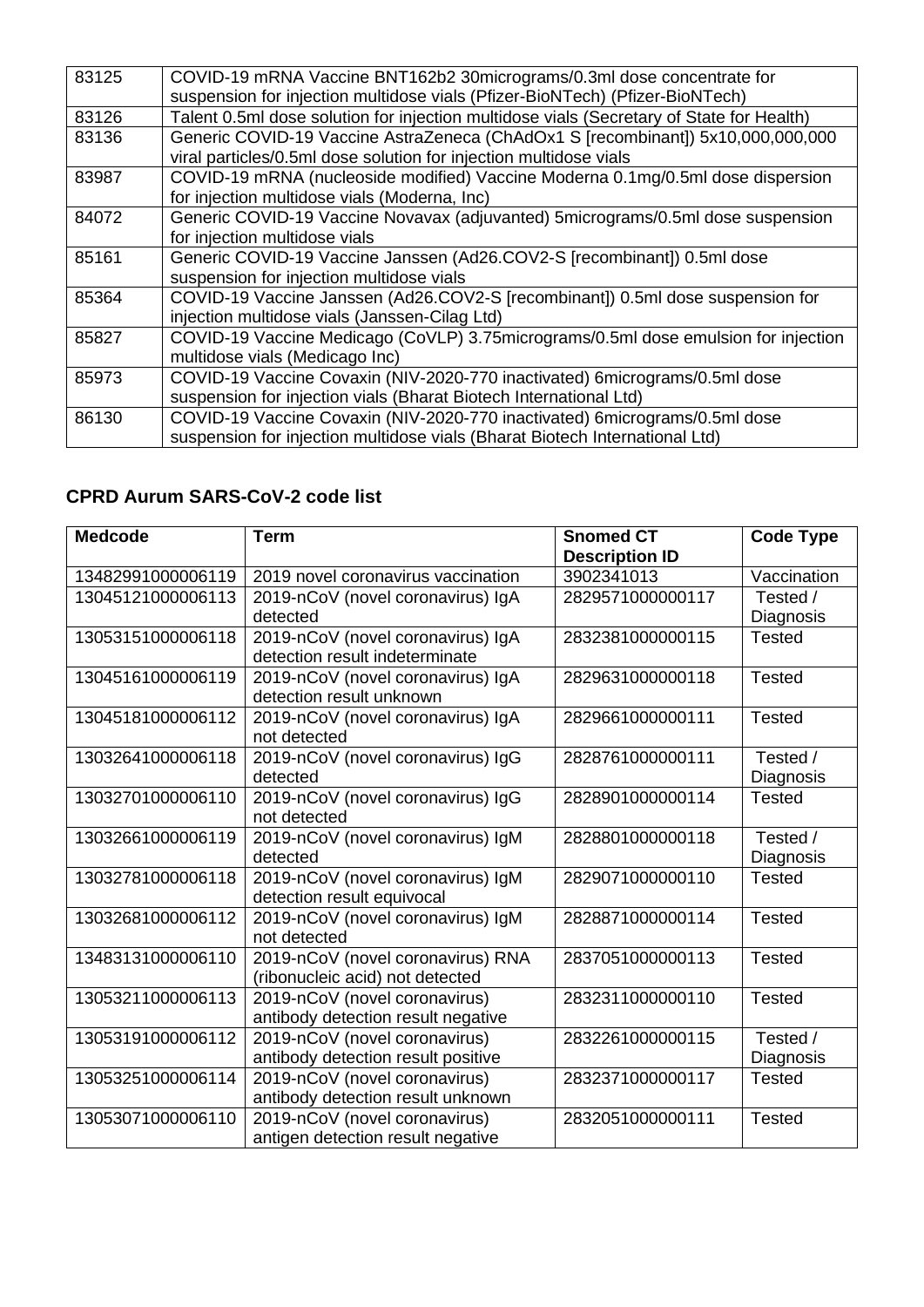| 13053051000006117 | 2019-nCoV (novel coronavirus)<br>antigen detection result positive     | 2832021000000118 | Tested /<br>Diagnosis |
|-------------------|------------------------------------------------------------------------|------------------|-----------------------|
| 12990741000006116 | 2019-nCoV (novel coronavirus)                                          | 2808081000000112 | Tested /              |
|                   | detected                                                               |                  | Diagnosis             |
| 13032861000006118 | 2019-nCoV (novel coronavirus)                                          | 2829261000000114 | <b>Tested</b>         |
|                   | detection result equivocal                                             |                  |                       |
| 13483601000006110 | 2019-nCoV (novel coronavirus)                                          | 2837991000000116 | Tested /              |
|                   | detection result positive at the limit of                              |                  | Diagnosis             |
|                   | detection                                                              |                  |                       |
| 13032881000006111 | 2019-nCoV (novel coronavirus)                                          | 2829271000000119 | <b>Tested</b>         |
|                   | detection result unknown                                               |                  |                       |
| 13483541000006111 | 2019-nCoV (novel coronavirus)                                          | 2837901000000111 | Vaccination           |
|                   | immunisation course started                                            |                  |                       |
|                   |                                                                        |                  | <b>Tested</b>         |
| 13032591000006111 | 2019-nCoV (novel coronavirus)                                          | 2828251000000118 |                       |
|                   | immunity status                                                        |                  |                       |
| 12990771000006112 | 2019-nCoV (novel coronavirus) not                                      | 2808111000000116 | <b>Tested</b>         |
|                   | detected                                                               |                  |                       |
| 13483161000006118 | 2019-nCoV (novel coronavirus)                                          | 2837121000000116 | Tested /              |
|                   | ribonucleic acid detected                                              |                  | Diagnosis             |
| 12991101000006110 | 2019-nCoV (novel coronavirus)                                          | 2808551000000114 | <b>Tested</b>         |
|                   | serology                                                               |                  |                       |
| 13032451000006118 | 2019-nCoV (novel coronavirus)                                          | 2828041000000113 | <b>Tested</b>         |
|                   | species detection test                                                 |                  |                       |
| 12990501000006112 | 2019-nCoV (novel coronavirus)                                          | 2807821000000115 | Vaccination           |
|                   | vaccination                                                            |                  |                       |
| 13483021000006111 | 2019-nCoV (novel coronavirus)                                          | 2833671000000117 | Vaccination           |
|                   | vaccination                                                            |                  |                       |
| 14168601000006119 | Acute COVID-19                                                         | 4361482017       | Diagnosis             |
| 13486461000006118 | Acute COVID-19 infection                                               | 2839411000000114 | Diagnosis             |
| 13486511000006115 | Acute bronchitis caused by SARS-                                       | 2838051000000114 | Diagnosis             |
|                   | CoV-2 (severe acute respiratory                                        |                  |                       |
|                   | syndrome coronavirus 2)                                                |                  |                       |
| 14168611000006116 | Acute disease caused by Severe                                         | 4361485015       | Diagnosis             |
|                   | acute respiratory syndrome                                             |                  |                       |
|                   | coronavirus 2                                                          |                  |                       |
| 13486471000006113 | Acute disease caused by severe acute                                   | 2839421000000115 | Diagnosis             |
|                   | respiratory syndrome coronavirus 2                                     |                  |                       |
|                   | infection                                                              |                  |                       |
| 13485251000006112 | Acute hypoxemic respiratory failure                                    | 2838131000000115 | Diagnosis             |
|                   | due to disease caused by SARS-CoV-                                     |                  |                       |
|                   | 2 (severe acute respiratory syndrome                                   |                  |                       |
|                   | coronavirus 2)                                                         |                  |                       |
| 13485211000006111 | Acute kidney injury due to disease                                     | 2838151000000110 | Diagnosis             |
|                   | caused by SARS-CoV-2 (severe acute                                     |                  |                       |
|                   | respiratory syndrome coronavirus 2)                                    |                  |                       |
| 13486661000006116 | Acute respiratory distress syndrome                                    | 2838171000000118 | Diagnosis             |
|                   | due to disease caused by SARS-CoV-                                     |                  |                       |
|                   | 2 (severe acute respiratory syndrome                                   |                  |                       |
|                   | coronavirus 2)                                                         |                  |                       |
| 13486691000006112 |                                                                        | 3972958019       |                       |
|                   | Acute respiratory distress syndrome<br>due to disease caused by Severe |                  | Diagnosis             |
|                   |                                                                        |                  |                       |
|                   | acute respiratory syndrome<br>coronavirus 2                            |                  |                       |
| 14169111000006115 | Administration of SARS-CoV-2 mRNA                                      | 4361684010       | Vaccination           |
|                   |                                                                        |                  |                       |
|                   | vaccine                                                                |                  |                       |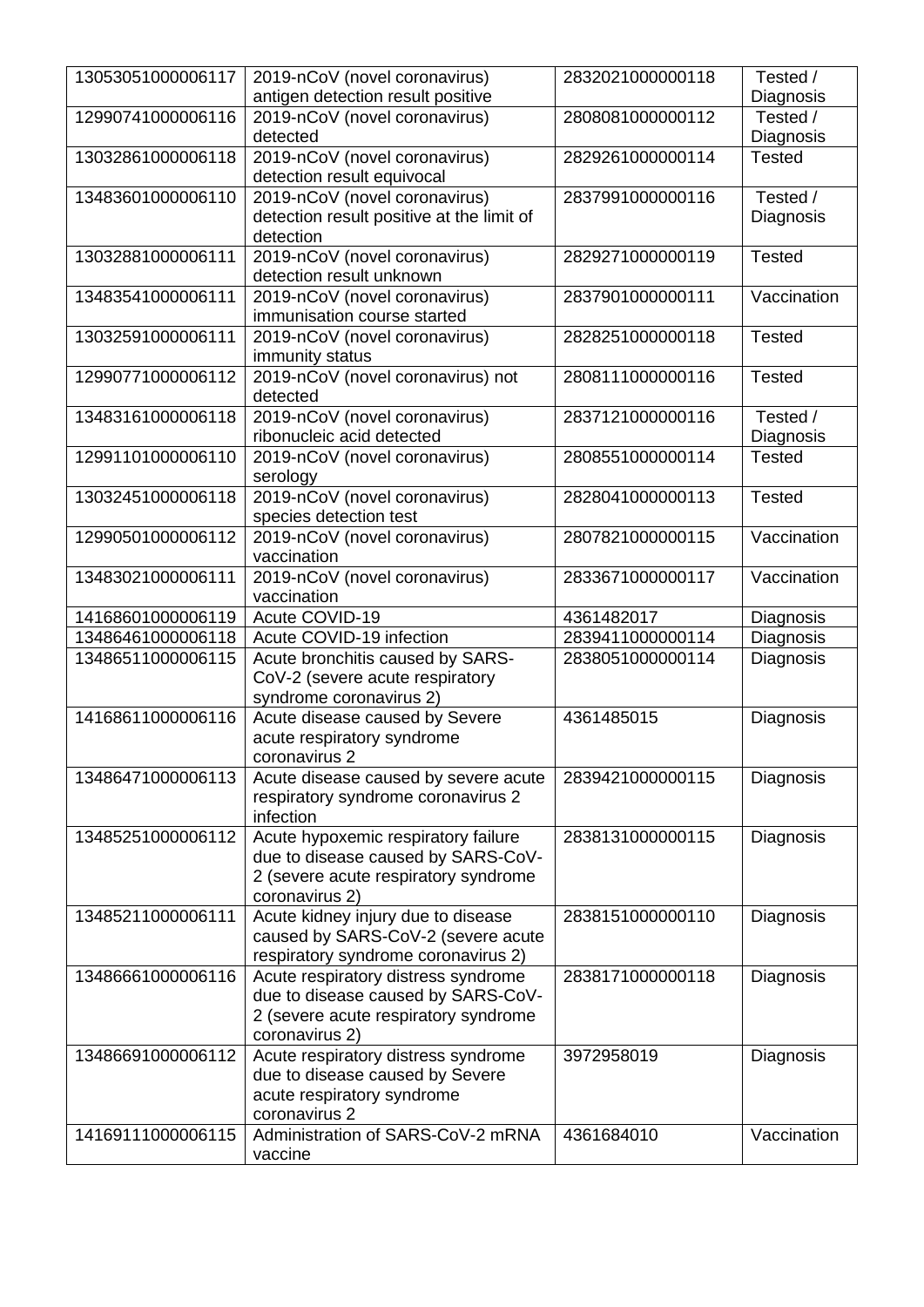| 14283481000006118 | Administration of fifth dose of SARS-<br>CoV-2 (severe acute respiratory<br>syndrome coronavirus 2) vaccine    | 2883271000000111 | Vaccination   |
|-------------------|----------------------------------------------------------------------------------------------------------------|------------------|---------------|
| 13483241000006114 | Administration of first dose of 2019-<br>nCoV (novel coronavirus) vaccine                                      | 2837381000000117 | Vaccination   |
| 13483231000006116 | Administration of first dose of SARS-<br>CoV-2 (severe acute respiratory<br>syndrome coronavirus 2) vaccine    | 2837371000000119 | Vaccination   |
| 14170301000006118 | Administration of first dose of SARS-<br>CoV-2 mRNA vaccine                                                    | 4543938010       | Vaccination   |
| 14283421000006117 | Administration of fourth dose of SARS-<br>CoV-2 (severe acute respiratory<br>syndrome coronavirus 2) vaccine   | 2883151000000113 | Vaccination   |
| 13483261000006113 | Administration of second dose of<br>2019-nCoV (novel coronavirus)<br>vaccine                                   | 2837421000000114 | Vaccination   |
| 13483251000006111 | Administration of second dose of<br>SARS-CoV-2 (severe acute<br>respiratory syndrome coronavirus 2)<br>vaccine | 2837411000000115 | Vaccination   |
| 14170411000006113 | Administration of second dose of<br>SARS-CoV-2 mRNA vaccine                                                    | 4543966019       | Vaccination   |
| 14283551000006110 | Administration of third dose of 2019-<br>nCoV (novel coronavirus) vaccine                                      | 2883371000000118 | Vaccination   |
| 14283541000006113 | Administration of third dose of SARS-<br>CoV-2 (severe acute respiratory<br>syndrome coronavirus 2) vaccine    | 2883381000000116 | Vaccination   |
| 12991071000006117 | Advice given about 2019-nCoV (novel<br>coronavirus) by telephone                                               | 2808521000000116 | Advice        |
| 12991041000006113 | Advice given about 2019-nCoV (novel<br>coronavirus) infection                                                  | 2808501000000113 | Advice        |
| 13012411000006111 | Advice given about SARS-CoV-2<br>(severe acute respiratory syndrome<br>coronavirus 2) by telephone             | 2826341000000112 | Advice        |
| 13012401000006113 | Advice given about SARS-CoV-2<br>(severe acute respiratory syndrome<br>coronavirus 2) infection                | 2826421000000113 | Advice        |
| 12991051000006110 | Advice given about Wuhan 2019-<br>nCoV (novel coronavirus) infection                                           | 2808511000000110 | Advice        |
| 13485011000006116 | Anti-SARS-CoV-2 IgG                                                                                            | 3969013011       | <b>Tested</b> |
| 13012141000006117 | Antibody to SARS-CoV-2 (severe<br>acute respiratory syndrome<br>coronavirus 2)                                 | 2826441000000118 | <b>Tested</b> |
| 13486311000006114 | Assessment using C19-YRS (COVID-<br>19 Yorkshire Rehabilitation Screening)<br>tool                             | 2839141000000118 | Diagnosis     |
| 13002271000006115 | Assessment using COVID-19 severity<br>scale                                                                    | 2794361000000111 | Diagnosis     |
| 13486281000006112 | Assessment using Newcastle post-<br>COVID syndrome Follow-up<br><b>Screening Questionnaire</b>                 | 2839081000000110 | Diagnosis     |
| 13486351000006110 | Assessment using PCFS (Post-<br><b>COVID-19 Functional Status) Scale</b><br>patient self-report                | 2839211000000110 | Diagnosis     |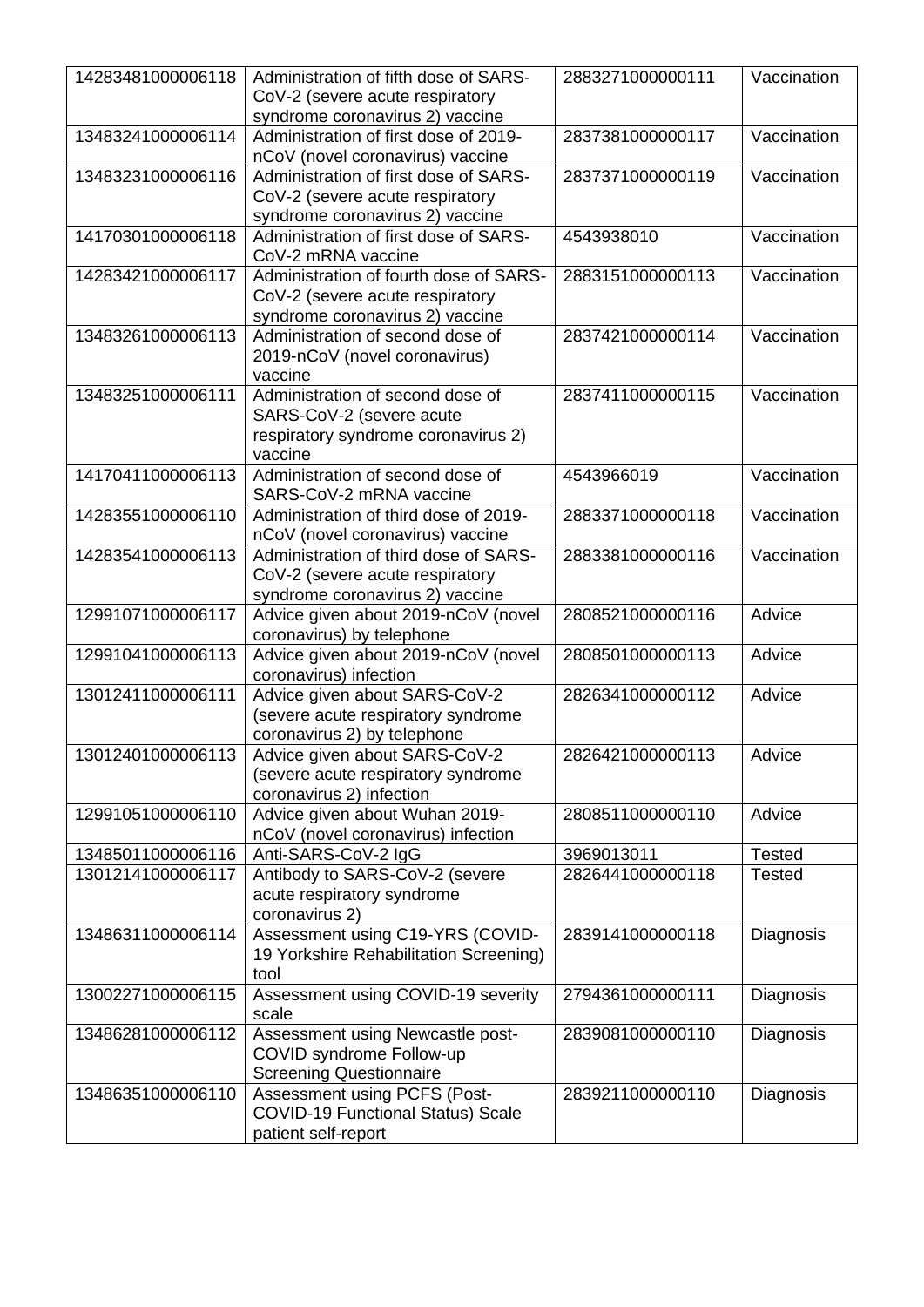| 13486411000006116 | Assessment using PCFS (Post-                                            | 2839321000000111 | Diagnosis     |
|-------------------|-------------------------------------------------------------------------|------------------|---------------|
|                   | COVID-19 Functional Status) Scale<br>structured interview               |                  |               |
| 13486421000006112 | Assessment using Post-COVID-19                                          | 2839331000000113 | Diagnosis     |
|                   | <b>Functional Status Scale structured</b>                               |                  |               |
|                   | interview                                                               |                  |               |
| 13486571000006112 | <b>Asymptomatic COVID-19</b>                                            | 3951313019       | Diagnosis     |
| 13486561000006117 | Asymptomatic SARS-CoV-2 (severe                                         | 2838071000000117 | Diagnosis     |
|                   | acute respiratory syndrome                                              |                  |               |
|                   | coronavirus 2) infection                                                |                  |               |
| 14233641000006115 | Booster course to maintain protection                                   | 2880111000000117 | Vaccination   |
|                   | against SARS-CoV-2 (severe acute<br>respiratory syndrome coronavirus 2) |                  |               |
| 13486291000006110 | C19-YRS (COVID-19 Yorkshire                                             | 2839111000000119 | Diagnosis     |
|                   | Rehabilitation Screening) tool                                          |                  |               |
| 13483031000006114 | COVID-19                                                                | 3947185011       | Diagnosis     |
| 13012431000006117 | COVID-19                                                                | 2826511000000115 | Diagnosis     |
| 13486301000006111 | <b>COVID-19 Yorkshire Rehabilitation</b>                                | 2839121000000113 | Diagnosis     |
|                   | Screening tool                                                          |                  |               |
| 13486521000006111 | COVID-19 acute bronchitis                                               | 3951097012       | Diagnosis     |
| 13486671000006111 | COVID-19 acute respiratory distress<br>syndrome                         | 3951113013       | Diagnosis     |
| 13012441000006110 | COVID-19 caused by SARS-CoV-2                                           | 2826541000000119 | Diagnosis     |
|                   | (severe acute respiratory syndrome                                      |                  |               |
|                   | coronavirus 2)                                                          |                  |               |
| 13002281000006117 | COVID-19 confirmed by laboratory                                        | 2799591000000111 | Tested /      |
|                   | test                                                                    |                  | Diagnosis     |
| 13002311000006115 | COVID-19 confirmed clinically                                           | 2799661000000118 | Diagnosis     |
| 13002291000006119 | COVID-19 confirmed using clinical                                       | 2799621000000114 | Diagnosis     |
| 13483951000006118 | diagnostic criteria<br>COVID-19 detected                                | 3973484010       | Tested /      |
|                   |                                                                         |                  | Diagnosis     |
| 13002451000006114 | COVID-19 excluded by laboratory test                                    | 2827331000000118 | <b>Tested</b> |
| 13486761000006113 | COVID-19 lower respiratory infection                                    | 3951300013       | Diagnosis     |
| 14169131000006114 | COVID-19 mRNA immunisation                                              | 4361689017       | Vaccination   |
| 14169121000006111 | COVID-19 mRNA vaccination                                               | 4361686012       | Vaccination   |
| 14169101000006118 | COVID-19 mRNA vaccine                                                   | 4361681019       | Vaccination   |
| 13483971000006111 | COVID-19 not detected                                                   | 3973487015       | <b>Tested</b> |
| 13484091000006110 | COVID-19 pneumonia                                                      | 3951095016       | Diagnosis     |
| 13002261000006110 | COVID-19 severity scale                                                 | 2794311000000114 | Diagnosis     |
| 13002251000006113 | COVID-19 severity score                                                 | 2712291000000117 | Diagnosis     |
| 13483011000006115 | COVID-19 vaccination                                                    | 3950925017       | Vaccination   |
| 13484031000006111 | Cardiomyopathy due to disease                                           | 2836591000000110 | Diagnosis     |
|                   | caused by SARS-CoV-2 (severe acute                                      |                  |               |
|                   | respiratory syndrome coronavirus 2)                                     |                  |               |
| 13033001000006117 | Central laboratory 2019-nCoV (novel                                     | 2829421000000117 | <b>Tested</b> |
|                   | coronavirus) antibody detection test                                    |                  |               |
| 13032951000006112 | Central laboratory 2019-nCoV (novel                                     | 2829351000000115 | <b>Tested</b> |
| 13032991000006118 | coronavirus) species detection test<br>Central laboratory SARS-CoV-2    | 2829411000000111 | <b>Tested</b> |
|                   | (severe acute respiratory syndrome                                      |                  |               |
|                   | coronavirus 2) antibody detection test                                  |                  |               |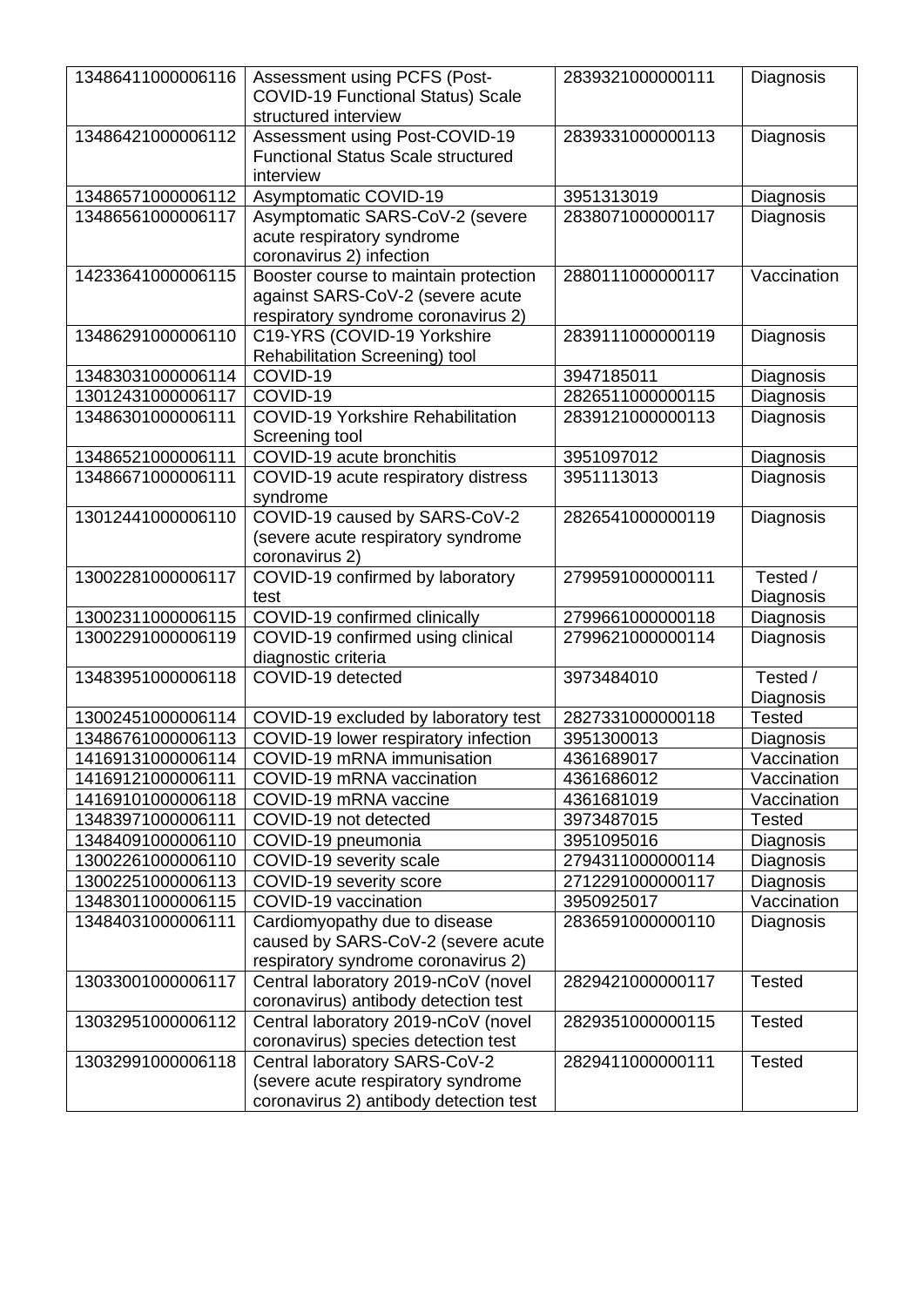| 13032941000006110 | Central laboratory SARS-CoV-2          | 2829331000000110  | <b>Tested</b> |
|-------------------|----------------------------------------|-------------------|---------------|
|                   | (severe acute respiratory syndrome     |                   |               |
|                   | coronavirus 2) species detection test  |                   |               |
| 14168631000006110 | Chronic post-COVID-19 syndrome         | 4361655018        | Diagnosis     |
| 12990381000006111 | Close exposure to 2019-nCoV (novel     | 2807671000000117  | Possible      |
|                   | coronavirus) infection                 |                   |               |
| 13012181000006111 | Close exposure to SARS-CoV-2           | 2826461000000117  | Possible      |
|                   | (severe acute respiratory syndrome     |                   |               |
|                   | coronavirus 2) infection               |                   |               |
| 12802201000006117 | Confirmed 2019-nCoV (novel             | 12802201000006117 | Diagnosis     |
|                   | coronavirus) infection                 |                   |               |
| 13485901000006118 | Conjunctivitis due to disease caused   | 2838211000000115  | Diagnosis     |
|                   | by SARS-CoV-2 (severe acute            |                   |               |
|                   | respiratory syndrome coronavirus 2)    |                   |               |
| 13485401000006114 | Detection of 2019 novel coronavirus    | 3973421016        | Tested /      |
|                   | antigen                                |                   | Diagnosis     |
| 13485791000006111 | Detection of 2019-nCoV (novel          | 2838491000000113  | Tested /      |
|                   | coronavirus)                           |                   | Diagnosis     |
| 12990531000006116 | Detection of 2019-nCoV (novel          | 2807871000000116  | Tested /      |
|                   | coronavirus) using polymerase chain    |                   | Diagnosis     |
|                   | reaction technique                     |                   |               |
| 13485771000006110 | Detection of COVID-19                  | 3973481019        | Tested /      |
|                   |                                        |                   | Diagnosis     |
| 13485461000006110 | Detection of RNA (ribonucleic acid) of | 2838581000000112  | Tested /      |
|                   | SARS-CoV-2 (severe acute               |                   | Diagnosis     |
|                   | respiratory syndrome coronavirus 2) in |                   |               |
|                   | nasopharyngeal swab                    |                   |               |
| 13485521000006117 | Detection of RNA (ribonucleic acid) of | 2838561000000115  | Tested /      |
|                   | SARS-CoV-2 (severe acute               |                   | Diagnosis     |
|                   | respiratory syndrome coronavirus 2) in |                   |               |
|                   | oropharyngeal swab                     |                   |               |
| 13485581000006118 | Detection of RNA (ribonucleic acid) of | 2838541000000116  | Tested /      |
|                   | SARS-CoV-2 (severe acute               |                   | Diagnosis     |
|                   | respiratory syndrome coronavirus 2) in |                   |               |
|                   | sputum                                 |                   |               |
| 13485701000006116 | Detection of RNA (ribonucleic acid) of | 2838511000000117  | Tested /      |
|                   | SARS-CoV-2 (severe acute               |                   | Diagnosis     |
|                   | respiratory syndrome coronavirus 2)    |                   |               |
|                   | using polymerase chain reaction        |                   |               |
| 13485751000006117 | Detection of SARS-CoV-2 (severe        | 2838481000000111  | Tested /      |
|                   | acute respiratory syndrome             |                   | Diagnosis     |
|                   | coronavirus 2)                         |                   |               |
| 13485341000006115 | Detection of SARS-CoV-2 (severe        | 2838621000000112  | Tested /      |
|                   | acute respiratory syndrome             |                   | Diagnosis     |
|                   | coronavirus 2) antibody                |                   |               |
| 13485381000006114 | Detection of SARS-CoV-2 (severe        | 2838601000000115  | Tested /      |
|                   | acute respiratory syndrome             |                   | Diagnosis     |
|                   | coronavirus 2) antigen                 |                   |               |
| 13012231000006116 | Detection of SARS-CoV-2 (severe        | 2826591000000112  | Tested /      |
|                   | acute respiratory syndrome             |                   | Diagnosis     |
|                   | coronavirus 2) using polymerase chain  |                   |               |
|                   | reaction technique                     |                   |               |
| 13485471000006115 | Detection of ribonucleic acid of 2019  | 3973433014        | Tested /      |
|                   | novel coronavirus in nasopharyngeal    |                   | Diagnosis     |
|                   | swab                                   |                   |               |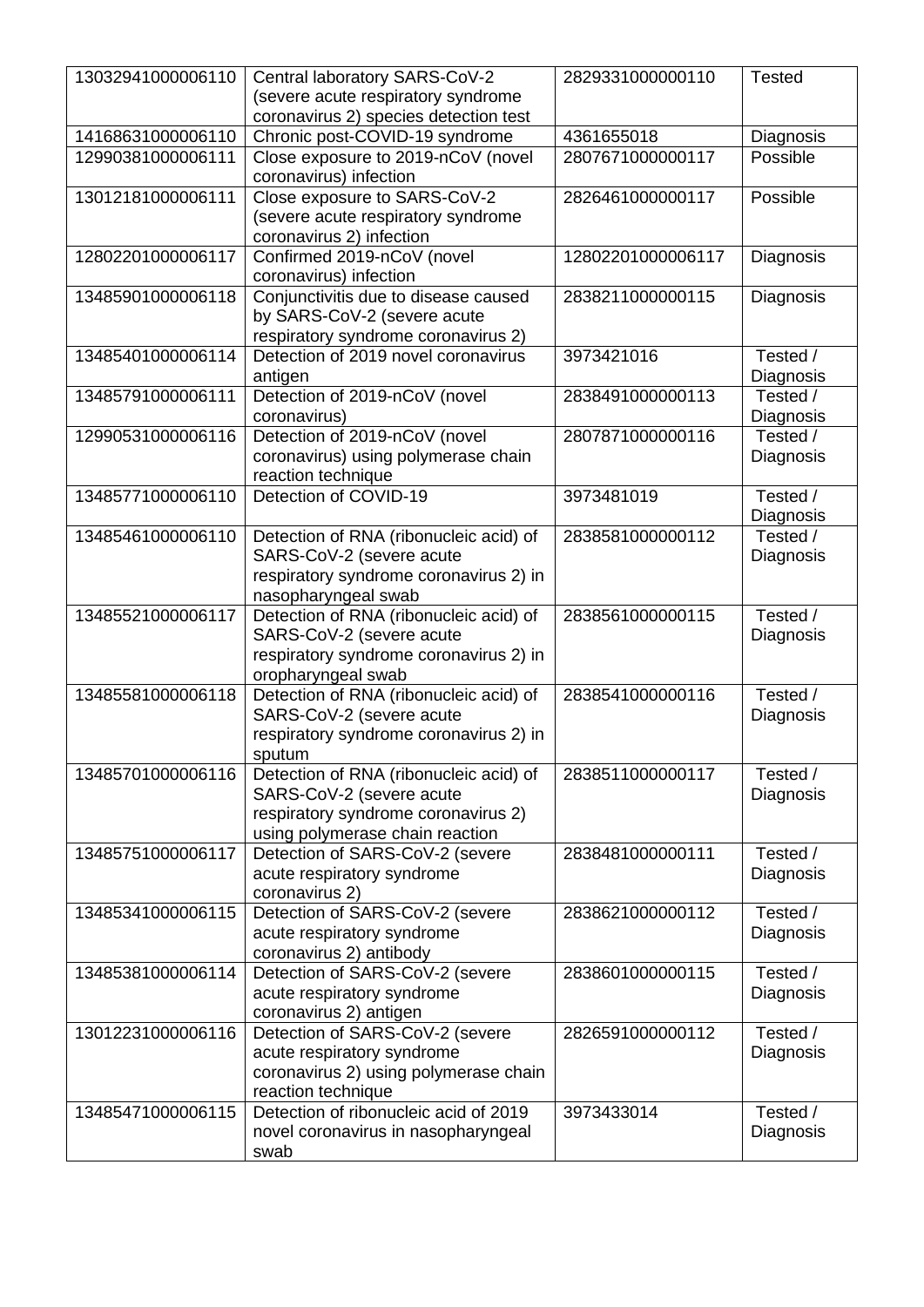| 13485711000006118 | Detection of ribonucleic acid of<br>COVID-19 using polymerase chain<br>reaction                            | 3973463017        | Tested /<br>Diagnosis |
|-------------------|------------------------------------------------------------------------------------------------------------|-------------------|-----------------------|
| 13485421000006116 | Detection of ribonucleic acid of Severe<br>acute respiratory syndrome<br>coronavirus 2                     | 3973428010        | Tested /<br>Diagnosis |
| 13483041000006116 | Disease caused by 2019 novel<br>coronavirus                                                                | 3902357013        | Diagnosis             |
| 13483051000006119 | Disease caused by 2019-nCoV                                                                                | 3902358015        | Diagnosis             |
| 12991131000006119 | Disease caused by 2019-nCoV (novel<br>coronavirus)                                                         | 2808881000000118  | Diagnosis             |
| 13483061000006117 | Disease caused by Severe acute<br>respiratory syndrome coronavirus 2                                       | 3970750011        | Diagnosis             |
| 12991141000006112 | Disease caused by Wuhan 2019-<br>nCoV (novel coronavirus)                                                  | 2808901000000115  | Diagnosis             |
| 13032891000006114 | Does not have immunity to SARS-<br>CoV-2 (severe acute respiratory<br>syndrome coronavirus 2)              | 2829231000000116  | <b>Tested</b>         |
| 13485991000006113 | Dyspnoea caused by SARS-CoV-2<br>(severe acute respiratory syndrome<br>coronavirus 2)                      | 2838271000000113  | Diagnosis             |
| 12991031000006115 | Educated about 2019 novel<br>coronavirus infection                                                         | 2809171000000115  | Advice                |
| 12991011000006114 | Educated about 2019-nCoV (novel<br>coronavirus) infection                                                  | 2808471000000118  | Advice                |
| 13012391000006111 | Educated about SARS-CoV-2 (severe<br>acute respiratory syndrome<br>coronavirus 2) infection                | 2826681000000111  | Advice                |
| 12991021000006118 | Educated about Wuhan 2019-nCoV<br>(novel coronavirus) infection                                            | 2808481000000116  | Advice                |
| 13012281000006115 | Encephalopathy caused by SARS-<br>CoV-2 (severe acute respiratory<br>syndrome coronavirus 2)               | 2826711000000110  | Diagnosis             |
| 13483911000006119 | Encephalopathy due to COVID-19                                                                             | 3970720015        | Diagnosis             |
| 13483891000006116 | Encephalopathy due to disease<br>caused by SARS-CoV-2 (severe acute<br>respiratory syndrome coronavirus 2) | 2838291000000112  | Diagnosis             |
| 13483921000006110 | Encephalopathy due to disease<br>caused by Severe acute respiratory<br>syndrome coronavirus 2              | 3972998017        | Diagnosis             |
| 13484691000006117 | Exposure to 2019 novel coronavirus                                                                         | 3902381018        | Possible              |
| 13484711000006119 | Exposure to 2019-nCoV (novel<br>coronavirus)                                                               | 2836621000000113  | Possible              |
| 12802171000006116 | Exposure to 2019-nCoV (novel<br>coronavirus) infection                                                     | 12802171000006116 | Possible              |
| 12990351000006115 | Exposure to 2019-nCoV (novel<br>coronavirus) infection                                                     | 2807641000000111  | Possible              |
| 13484681000006115 | Exposure to SARS-CoV-2 (severe<br>acute respiratory syndrome<br>coronavirus 2)                             | 2836601000000116  | Possible              |
| 13012171000006113 | Exposure to SARS-CoV-2 (severe<br>acute respiratory syndrome<br>coronavirus 2) infection                   | 2826731000000119  | Possible              |
| 12990361000006118 | Exposure to Wuhan 2019-nCoV (novel<br>coronavirus) infection                                               | 2807651000000114  | Possible              |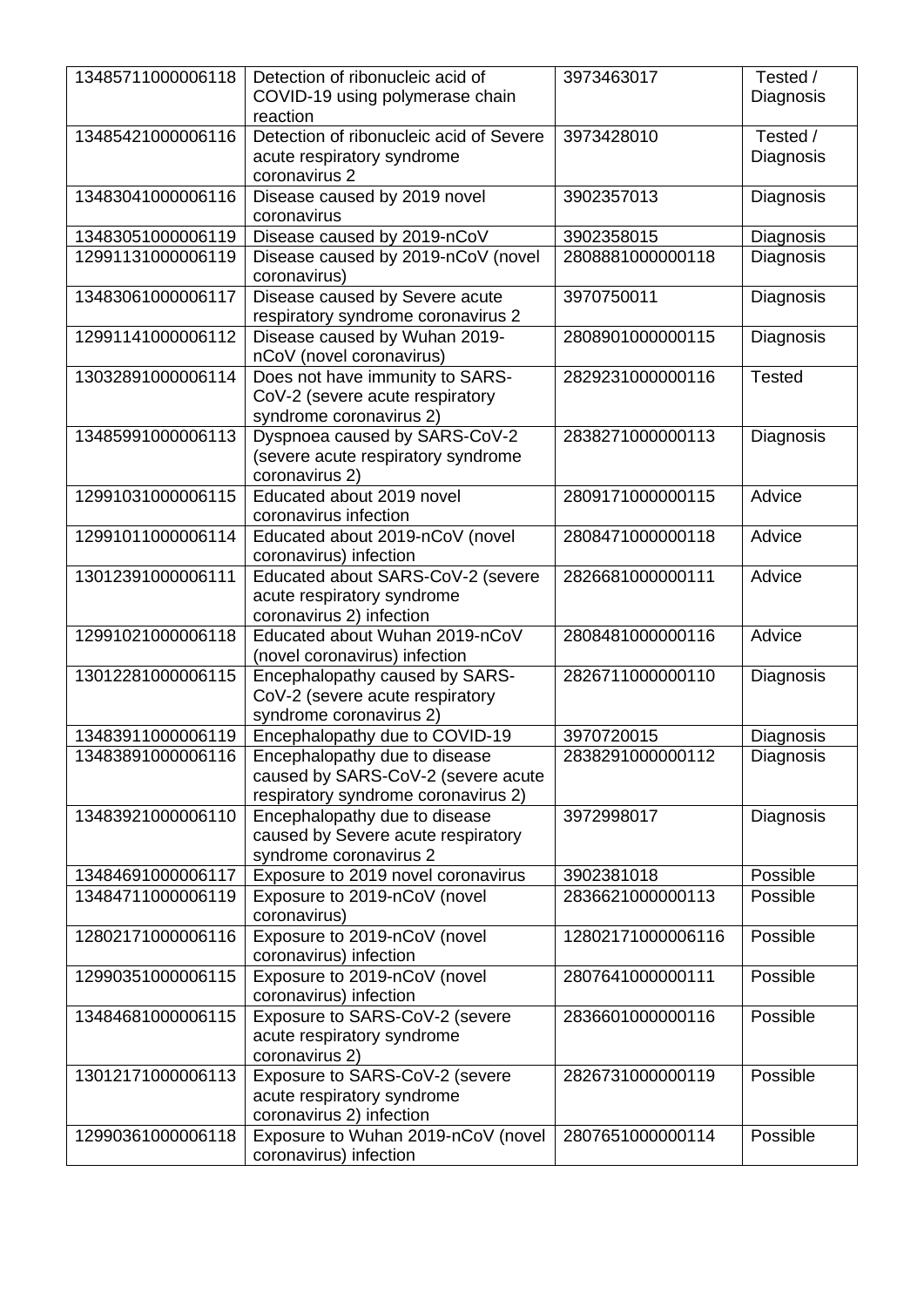| 13045241000006110 | Exposure to confirmed case of 2019-<br>nCoV (novel coronavirus) infection                                                | 2829751000000116 | Possible      |
|-------------------|--------------------------------------------------------------------------------------------------------------------------|------------------|---------------|
| 13045231000006117 | Exposure to confirmed case of SARS-<br>CoV-2 (severe acute respiratory                                                   | 2829741000000119 | Possible      |
|                   | syndrome coronavirus 2) infection                                                                                        |                  |               |
| 13045251000006112 | Exposure to suspected case of SARS-<br>CoV-2 (severe acute respiratory                                                   | 2829761000000118 | Possible      |
|                   | syndrome coronavirus 2) infection                                                                                        |                  |               |
| 13485951000006119 | Fever caused by SARS-CoV-2 (severe<br>acute respiratory syndrome<br>coronavirus 2)                                       | 2838311000000113 | Diagnosis     |
| 14170341000006116 | First COVID-19 mRNA vaccination                                                                                          | 4543941018       | Vaccination   |
| 14170401000006110 | First SARS-CoV-2 mRNA vaccination                                                                                        | 4543949016       | Vaccination   |
| 12990711000006115 | Gastroenteritis caused by 2019-nCoV<br>(novel coronavirus)                                                               | 2808051000000118 | Diagnosis     |
| 13012291000006117 | Gastroenteritis caused by SARS-CoV-<br>2 (severe acute respiratory syndrome<br>coronavirus 2)                            | 2826771000000117 | Diagnosis     |
| 13032831000006110 | Has immunity to SARS-CoV-2 (severe<br>acute respiratory syndrome<br>coronavirus 2)                                       | 2829131000000112 | <b>Tested</b> |
| 13486631000006113 | History of COVID-19                                                                                                      | 3951310016       | Diagnosis     |
| 13486611000006119 | History of disease caused by SARS-<br>CoV-2 (severe acute respiratory<br>syndrome coronavirus 2)                         | 2838101000000114 | Diagnosis     |
| 13483221000006119 | Immunisation course to achieve<br>immunity against 2019-nCoV (novel<br>coronavirus)                                      | 2837341000000113 | Vaccination   |
| 13483211000006110 | Immunisation course to achieve<br>immunity against SARS-CoV-2<br>(severe acute respiratory syndrome<br>coronavirus 2)    | 2837321000000118 | Vaccination   |
| 14233631000006113 | Immunisation course to maintain<br>protection against SARS-CoV-2<br>(severe acute respiratory syndrome<br>coronavirus 2) | 2879801000000112 | Vaccination   |
| 14233651000006118 | Immunisation course to maintain<br>protection against severe acute<br>respiratory syndrome coronavirus 2                 | 2880121000000111 | Vaccination   |
| 13483871000006117 | Infection of upper respiratory tract<br>caused by 2019 novel coronavirus                                                 | 3970607014       | Diagnosis     |
| 13483881000006119 | Infection of upper respiratory tract<br>caused by Severe acute respiratory<br>syndrome coronavirus 2                     | 3970708011       | Diagnosis     |
| 13486741000006114 | Lower respiratory infection caused by<br>SARS-CoV-2 (severe acute<br>respiratory syndrome coronavirus 2)                 | 2838241000000119 | Diagnosis     |
| 13486771000006118 | Lower respiratory infection caused by<br>Severe acute respiratory syndrome<br>coronavirus 2                              | 3972962013       | Diagnosis     |
| 13484801000006113 | Lymphocytopenia due to SARS-CoV-2<br>(severe acute respiratory syndrome<br>coronavirus 2)                                | 2838371000000115 | Diagnosis     |
| 13484821000006115 | Lymphopenia due to COVID-19                                                                                              | 3968534018       | Diagnosis     |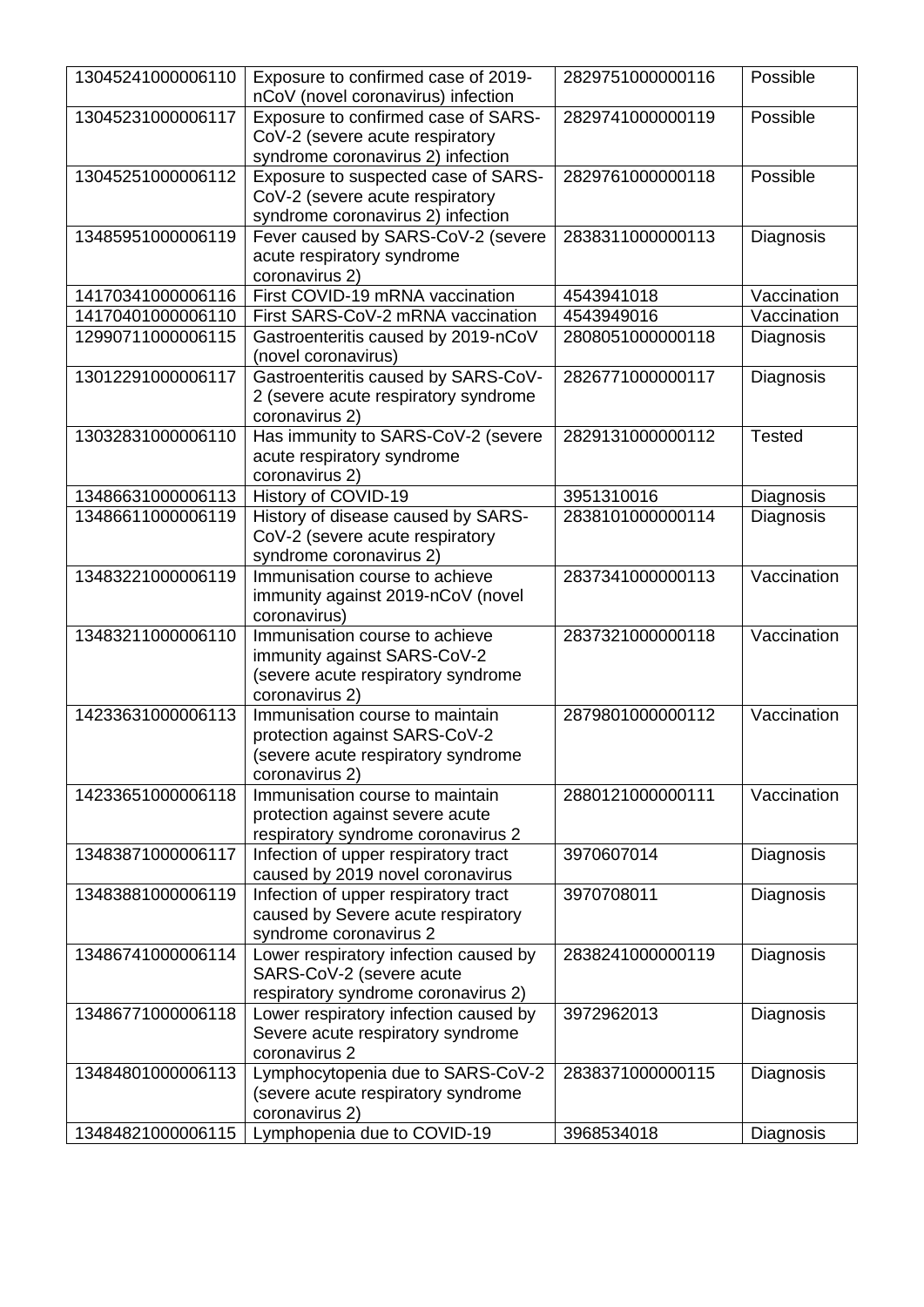| 13483691000006115 | Measurement of 2019 novel<br>coronavirus antibody | 3970553011        | <b>Tested</b> |
|-------------------|---------------------------------------------------|-------------------|---------------|
| 12990441000006113 | Measurement of 2019-nCoV (novel                   | 12990441000006113 | <b>Tested</b> |
|                   | coronavirus) antibody                             |                   |               |
| 13483981000006114 | Measurement of 2019-nCoV (novel                   | 2807721000000110  | <b>Tested</b> |
|                   | coronavirus) antibody                             |                   |               |
| 12990471000006117 | Measurement of 2019-nCoV (novel                   | 12990471000006117 | <b>Tested</b> |
|                   | coronavirus) antigen                              |                   |               |
| 13483681000006118 | Measurement of COVID-19 antibody                  | 3970552018        | <b>Tested</b> |
| 13483731000006111 | Measurement of COVID-19 antigen                   | 3970579019        | <b>Tested</b> |
| 13012201000006112 | Measurement of SARS-CoV-2 (severe                 | 2827551000000119  | <b>Tested</b> |
|                   |                                                   |                   |               |
|                   | acute respiratory syndrome                        |                   |               |
|                   | coronavirus 2) antibody                           |                   |               |
| 13483091000006113 | Measurement of SARS-CoV-2 (severe                 | 2836931000000119  | <b>Tested</b> |
|                   | acute respiratory syndrome                        |                   |               |
|                   | coronavirus 2) antibody                           |                   |               |
| 13012211000006110 | Measurement of SARS-CoV-2 (severe                 | 2827571000000111  | <b>Tested</b> |
|                   | acute respiratory syndrome                        |                   |               |
|                   | coronavirus 2) antigen                            |                   |               |
| 13483171000006113 | Measurement of SARS-CoV-2 (severe                 | 2837151000000114  | <b>Tested</b> |
|                   | acute respiratory syndrome                        |                   |               |
|                   | coronavirus 2) antigen                            |                   |               |
| 13483671000006116 | Measurement of Severe acute                       | 3972924010        | <b>Tested</b> |
|                   | respiratory syndrome coronavirus 2                |                   |               |
|                   | antibody                                          |                   |               |
| 13483721000006113 | Measurement of Severe acute                       | 3972922014        | <b>Tested</b> |
|                   | respiratory syndrome coronavirus 2                |                   |               |
|                   | antigen                                           |                   |               |
| 12990591000006117 | Myocarditis caused by 2019-nCoV                   | 12990591000006117 | Diagnosis     |
|                   | (novel coronavirus)                               |                   |               |
| 13012251000006111 | Myocarditis caused by SARS-CoV-2                  | 2827591000000110  | Diagnosis     |
|                   | (severe acute respiratory syndrome                |                   |               |
|                   | coronavirus 2)                                    |                   |               |
| 13483841000006113 | Myocarditis due to COVID-19                       | 3970721016        | Diagnosis     |
| 13483821000006118 | Myocarditis due to disease caused by              | 2838441000000115  | Diagnosis     |
|                   | SARS-CoV-2 (severe acute                          |                   |               |
|                   | respiratory syndrome coronavirus 2)               |                   |               |
| 13485481000006117 | Nasopharyngeal swab COVID-19                      | 3973434015        | <b>Tested</b> |
|                   | ribonucleic acid assay                            |                   |               |
| 13486271000006114 | Newcastle post-COVID syndrome                     | 2839061000000118  | Diagnosis     |
|                   | Follow-up Screening Questionnaire                 |                   |               |
| 14146701000006116 | Occupational exposure to SARS-CoV-                | 4030160015        | Possible      |
|                   | $\overline{2}$                                    |                   |               |
| 13486481000006111 | Ongoing symptomatic COVID-19                      | 2839441000000110  | Diagnosis     |
| 13486491000006114 | Ongoing symptomatic disease caused                | 2839451000000113  | Diagnosis     |
|                   | by severe acute respiratory syndrome              |                   |               |
|                   | coronavirus 2                                     |                   |               |
| 13012241000006114 | Otitis media caused by SARS-CoV-2                 | 2827611000000119  | Diagnosis     |
|                   | (severe acute respiratory syndrome                |                   |               |
|                   | coronavirus 2)                                    |                   |               |
| 13483791000006110 | Otitis media due to COVID-19                      | 3970722011        | Diagnosis     |
| 13483771000006114 | Otitis media due to disease caused by             | 2838421000000110  | Diagnosis     |
|                   | SARS-CoV-2 (severe acute                          |                   |               |
|                   | respiratory syndrome coronavirus 2)               |                   |               |
|                   |                                                   |                   |               |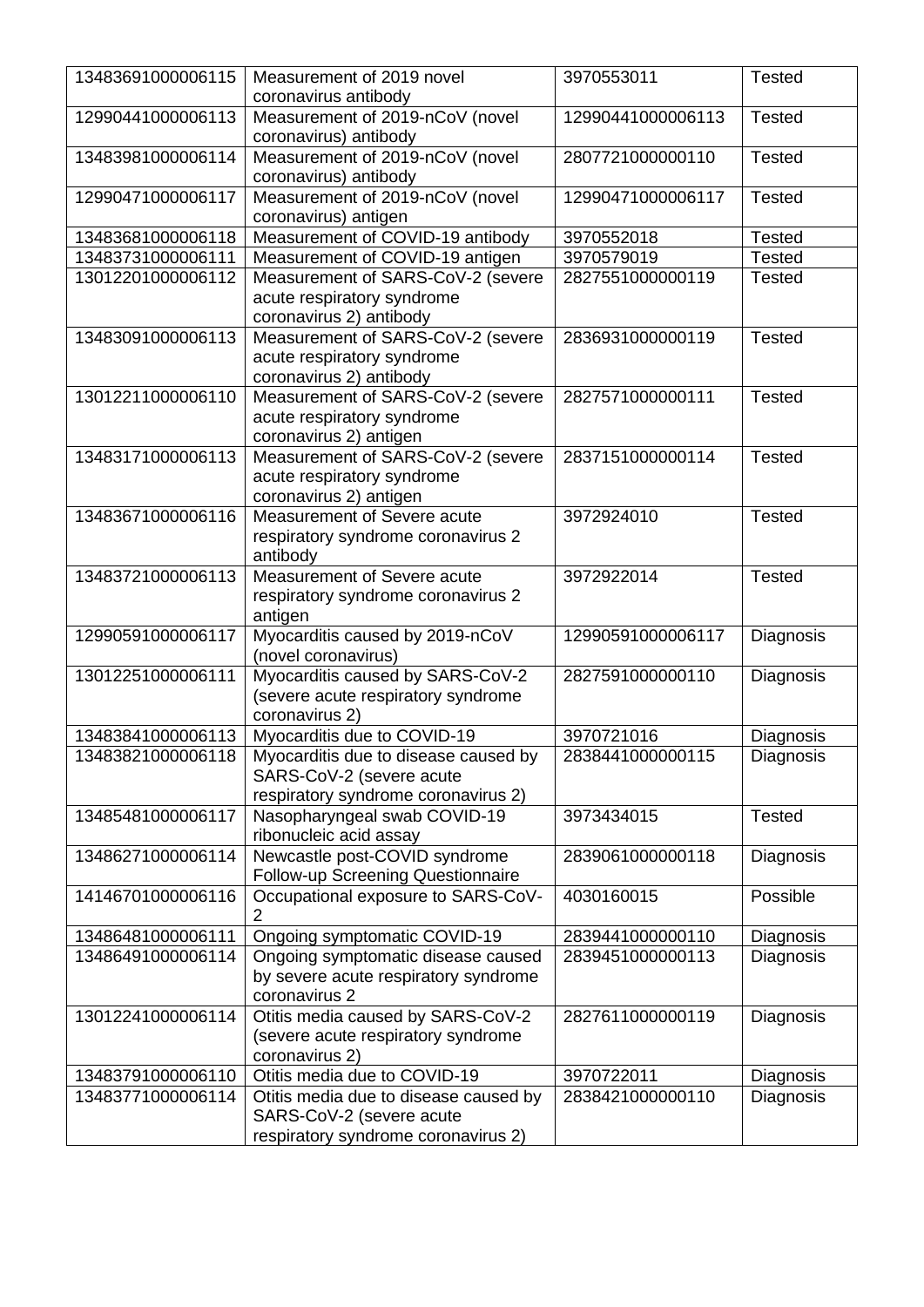| 13486331000006115                      | PCFS (Post-COVID-19 Functional<br>Status) Scale patient self-report        | 2839171000000112               | Diagnosis              |
|----------------------------------------|----------------------------------------------------------------------------|--------------------------------|------------------------|
| 13486371000006117                      | PCFS (Post-COVID-19 Functional<br>Status) Scale patient self-report final  | 2839251000000114               | Diagnosis              |
|                                        | scale grade                                                                |                                |                        |
| 13486431000006110                      | PCFS (Post-COVID-19 Functional                                             | 2839351000000118               | Diagnosis              |
|                                        | Status) Scale structured interview                                         |                                |                        |
| 13486391000006116                      | PCFS (Post-COVID-19 Functional<br>Status) Scale structured interview final | 2839291000000118               | Diagnosis              |
|                                        | scale grade                                                                |                                |                        |
| 13032971000006119                      | POC (point of care) SARS-CoV-2                                             | 2829381000000114               | <b>Tested</b>          |
|                                        | (severe acute respiratory syndrome                                         |                                |                        |
|                                        | coronavirus 2) antibody detection test                                     |                                |                        |
| 13032921000006115                      | POC (point of care) SARS-CoV-2                                             | 2829311000000119               | <b>Tested</b>          |
|                                        | (severe acute respiratory syndrome                                         |                                |                        |
| 13484101000006116                      | coronavirus 2) species detection test                                      |                                |                        |
|                                        | Pneumonia caused by 2019 novel<br>coronavirus                              | 3951294010                     | Diagnosis              |
| 13484121000006114                      | Pneumonia caused by 2019-nCoV                                              | 2833741000000115               | Diagnosis              |
| 12990651000006112                      | (novel coronavirus)<br>Pneumonia caused by 2019-nCoV                       | 2807991000000111               |                        |
|                                        | (novel coronavirus)                                                        |                                | Diagnosis              |
| 13012271000006118                      | Pneumonia caused by SARS-CoV-2                                             | 2827631000000110               | Diagnosis              |
|                                        | (severe acute respiratory syndrome                                         |                                |                        |
|                                        | coronavirus 2)                                                             |                                |                        |
| 13484081000006112                      | Pneumonia caused by SARS-CoV-2                                             | 2833571000000118               | Diagnosis              |
|                                        | (severe acute respiratory syndrome                                         |                                |                        |
|                                        | coronavirus 2)                                                             |                                |                        |
| 13032981000006116                      | Point of care 2019-nCoV (novel<br>coronavirus) antibody detection test     | 2829391000000111               | <b>Tested</b>          |
| 13032961000006114                      | Point-of-care SARS-CoV-2 (severe                                           | 2829371000000112               | <b>Tested</b>          |
|                                        | acute respiratory syndrome                                                 |                                |                        |
|                                        | coronavirus 2) antibody detection test                                     |                                |                        |
| 13032911000006111                      | Point-of-care SARS-CoV-2 (severe                                           | 2829301000000116               | <b>Tested</b>          |
|                                        | acute respiratory syndrome                                                 |                                |                        |
|                                        | coronavirus 2) species detection test                                      |                                |                        |
| 13484671000006118                      | Possible COVID-19                                                          | 2833701000000118               | Possible               |
| 13012471000006119                      | Possible COVID-19                                                          | 2827531000000114               | Possible               |
| 13486451000006115                      | Post-COVID-19 syndrome                                                     | 2839381000000112               | Diagnosis              |
| 14176451000006112<br>14168621000006112 | Post-COVID-19 syndrome resolved<br>Post-acute COVID-19                     | 2847791000000118<br>4361486019 | Diagnosis<br>Diagnosis |
| 13002301000006118                      | Probable COVID-19 confirmed using                                          | 2799651000000116               | Possible               |
|                                        | clinical diagnostic criteria                                               |                                |                        |
| 13045291000006118                      | Provision of advice, assessment or                                         | 2829811000000113               | Advice                 |
|                                        | treatment delayed due to COVID-19                                          |                                |                        |
|                                        | pandemic                                                                   |                                |                        |
| 13002551000006110                      | Provision of advice, assessment or                                         | 2827521000000112               | Advice                 |
|                                        | treatment limited due to COVID-19                                          |                                |                        |
|                                        | pandemic                                                                   |                                |                        |
| 13486261000006119                      | Referral to Your COVID Recovery<br>rehabilitation platform                 | 2839041000000119               | Diagnosis              |
| 14259201000006118                      | Referral to long term effects of                                           | 2880321000000114               | Diagnosis              |
|                                        | COVID-19 assessment clinic                                                 |                                |                        |
| 13486251000006116                      | Referral to post-COVID assessment                                          | 2839011000000115               | Diagnosis              |
|                                        | clinic                                                                     |                                |                        |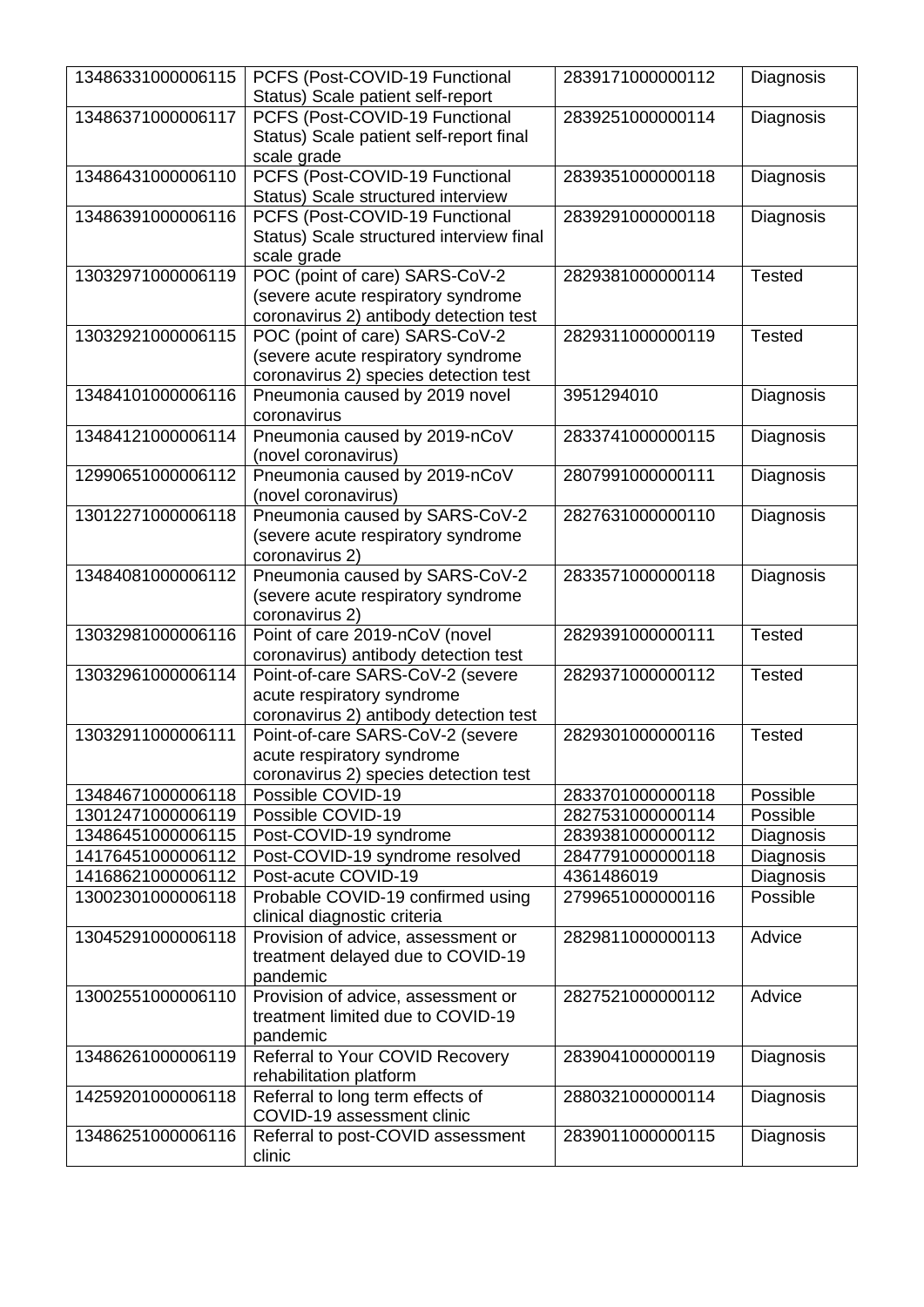| 13483611000006113 | SARS (severe acute respiratory                                  | 3970759012       | Tested /      |
|-------------------|-----------------------------------------------------------------|------------------|---------------|
|                   | syndrome) coronavirus 2 RNA                                     |                  | Diagnosis     |
| 6874141000006113  | SARS-CoV                                                        | 2537007017       | Diagnosis     |
| 6618161000006117  | <b>SARS-CoV PCR</b>                                             | 2536660012       | <b>Tested</b> |
| 6604671000006111  | <b>SARS-CoV infection</b>                                       | 2536663014       | Diagnosis     |
| 13045131000006111 | SARS-CoV-2 (severe acute                                        | 2829591000000118 | <b>Tested</b> |
|                   | respiratory syndrome coronavirus 2)                             |                  |               |
|                   | IgA detection result equivocal                                  |                  |               |
| 13053141000006115 | SARS-CoV-2 (severe acute                                        | 2832181000000118 | <b>Tested</b> |
|                   | respiratory syndrome coronavirus 2)                             |                  |               |
|                   | IgA detection result indeterminate                              |                  |               |
| 13045171000006114 | SARS-CoV-2 (severe acute                                        | 2829641000000110 | <b>Tested</b> |
|                   | respiratory syndrome coronavirus 2)                             |                  |               |
|                   | IgA detection result negative                                   |                  |               |
| 13045111000006117 | SARS-CoV-2 (severe acute                                        | 2829551000000114 | Tested /      |
|                   | respiratory syndrome coronavirus 2)                             |                  | Diagnosis     |
|                   | IgA detection result positive                                   |                  |               |
| 13045151000006116 | SARS-CoV-2 (severe acute                                        | 2829621000000115 | <b>Tested</b> |
|                   | respiratory syndrome coronavirus 2)                             |                  |               |
|                   | IgA detection result unknown                                    |                  |               |
| 13032541000006119 | SARS-CoV-2 (severe acute                                        | 2828171000000115 | <b>Tested</b> |
|                   | respiratory syndrome coronavirus 2)                             |                  |               |
|                   | IgG arbitrary concentration in serum                            |                  |               |
| 13032731000006119 | SARS-CoV-2 (severe acute                                        | 2828961000000113 | <b>Tested</b> |
|                   | respiratory syndrome coronavirus 2)                             |                  |               |
|                   | IgG detection result equivocal                                  |                  |               |
| 13053121000006110 | SARS-CoV-2 (severe acute                                        | 2832161000000110 | <b>Tested</b> |
|                   | respiratory syndrome coronavirus 2)                             |                  |               |
|                   | IgG detection result indeterminate                              |                  |               |
| 13032691000006110 | SARS-CoV-2 (severe acute                                        | 2828891000000113 | <b>Tested</b> |
|                   | respiratory syndrome coronavirus 2)                             |                  |               |
|                   | IgG detection result negative                                   |                  |               |
| 13032631000006111 | SARS-CoV-2 (severe acute                                        | 2828741000000110 | Tested /      |
|                   | respiratory syndrome coronavirus 2)                             |                  | Diagnosis     |
|                   | IgG detection result positive                                   |                  |               |
| 13032791000006115 | SARS-CoV-2 (severe acute                                        | 2829091000000114 | <b>Tested</b> |
|                   | respiratory syndrome coronavirus 2)                             |                  |               |
|                   | IgG detection result unknown                                    |                  |               |
| 13032501000006116 | SARS-CoV-2 (severe acute                                        | 2828101000000111 | Tested /      |
|                   | respiratory syndrome coronavirus 2)                             |                  | Diagnosis     |
|                   | IgG qualitative existence in specimen                           |                  |               |
| 13032561000006115 | SARS-CoV-2 (severe acute                                        | 2828201000000119 | <b>Tested</b> |
|                   | respiratory syndrome coronavirus 2)                             |                  |               |
|                   | IgM arbitrary concentration in serum                            |                  |               |
| 13053161000006116 | SARS-CoV-2 (severe acute                                        | 2832201000000119 | <b>Tested</b> |
|                   | respiratory syndrome coronavirus 2)                             |                  |               |
|                   | IgM detection result indeterminate                              |                  |               |
| 13032671000006114 | SARS-CoV-2 (severe acute<br>respiratory syndrome coronavirus 2) | 2829491000000119 | <b>Tested</b> |
|                   | IgM detection result negative                                   |                  |               |
| 13032651000006116 | SARS-CoV-2 (severe acute                                        | 2829471000000118 | Tested /      |
|                   | respiratory syndrome coronavirus 2)                             |                  | Diagnosis     |
|                   | IgM detection result positive                                   |                  |               |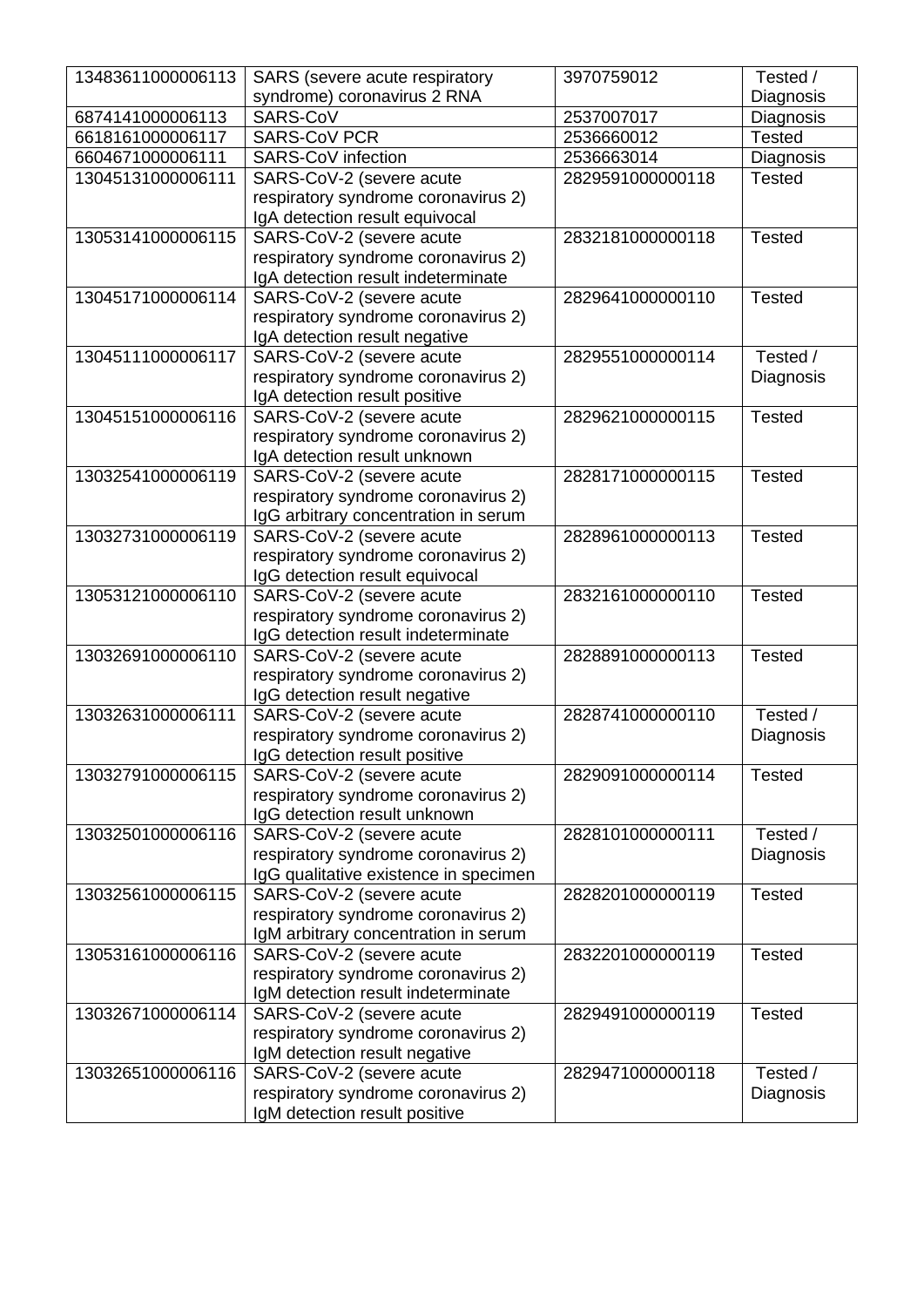| 13032711000006113 | SARS-CoV-2 (severe acute                                                       | 2829461000000113 | <b>Tested</b> |
|-------------------|--------------------------------------------------------------------------------|------------------|---------------|
|                   | respiratory syndrome coronavirus 2)                                            |                  |               |
|                   | IgM detection result unknown                                                   |                  |               |
| 13052391000006118 | SARS-CoV-2 (severe acute                                                       | 2831471000000115 | <b>Tested</b> |
|                   | respiratory syndrome coronavirus 2)<br>RNA (ribonucleic acid) detection result |                  |               |
|                   | equivocal                                                                      |                  |               |
| 13483571000006115 | SARS-CoV-2 (severe acute                                                       | 2837951000000112 | <b>Tested</b> |
|                   | respiratory syndrome coronavirus 2)                                            |                  |               |
|                   | RNA (ribonucleic acid) detection result                                        |                  |               |
|                   | indeterminate                                                                  |                  |               |
| 13483111000006116 | SARS-CoV-2 (severe acute                                                       | 2837011000000114 | <b>Tested</b> |
|                   | respiratory syndrome coronavirus 2)                                            |                  |               |
|                   | RNA (ribonucleic acid) detection result                                        |                  |               |
| 13052361000006114 | negative<br>SARS-CoV-2 (severe acute                                           | 2831561000000114 | <b>Tested</b> |
|                   | respiratory syndrome coronavirus 2)                                            |                  |               |
|                   | RNA (ribonucleic acid) detection result                                        |                  |               |
|                   | negative                                                                       |                  |               |
| 13052351000006112 | SARS-CoV-2 (severe acute                                                       | 2831581000000117 | Tested /      |
|                   | respiratory syndrome coronavirus 2)                                            |                  | Diagnosis     |
|                   | RNA (ribonucleic acid) detection result                                        |                  |               |
|                   | positive                                                                       |                  |               |
| 13483141000006117 | SARS-CoV-2 (severe acute                                                       | 2837101000000113 | Tested /      |
|                   | respiratory syndrome coronavirus 2)<br>RNA (ribonucleic acid) detection result |                  | Diagnosis     |
|                   | positive                                                                       |                  |               |
| 13483591000006119 | SARS-CoV-2 (severe acute                                                       | 2837971000000115 | Tested /      |
|                   | respiratory syndrome coronavirus 2)                                            |                  | Diagnosis     |
|                   | RNA (ribonucleic acid) detection result                                        |                  |               |
|                   | positive at the limit of detection                                             |                  |               |
| 13052401000006116 | SARS-CoV-2 (severe acute                                                       | 2831601000000114 | <b>Tested</b> |
|                   | respiratory syndrome coronavirus 2)                                            |                  |               |
|                   | RNA (ribonucleic acid) detection result<br>unknown                             |                  |               |
| 13052381000006116 | SARS-CoV-2 (severe acute                                                       | 2831751000000118 | Tested /      |
|                   | respiratory syndrome coronavirus 2)                                            |                  | Diagnosis     |
|                   | RNA (ribonucleic acid) qualitative                                             |                  |               |
|                   | existence in specimen                                                          |                  |               |
| 14333921000006113 | SARS-CoV-2 (severe acute                                                       | 2890731000000111 | <b>Tested</b> |
|                   | respiratory syndrome coronavirus 2)                                            |                  |               |
|                   | anti-spike IgG detection result                                                |                  |               |
|                   | negative                                                                       |                  | Tested /      |
| 14333901000006115 | SARS-CoV-2 (severe acute<br>respiratory syndrome coronavirus 2)                | 2890711000000115 | Diagnosis     |
|                   | anti-spike IgG detection result positive                                       |                  |               |
| 13053221000006117 | SARS-CoV-2 (severe acute                                                       | 2832331000000119 | <b>Tested</b> |
|                   | respiratory syndrome coronavirus 2)                                            |                  |               |
|                   | antibody detection result indeterminate                                        |                  |               |
| 13053201000006110 | SARS-CoV-2 (severe acute                                                       | 2832301000000113 | <b>Tested</b> |
|                   | respiratory syndrome coronavirus 2)                                            |                  |               |
|                   | antibody detection result negative                                             |                  |               |
| 14146681000006119 | SARS-CoV-2 (severe acute                                                       | 2847661000000119 | <b>Tested</b> |
|                   | respiratory syndrome coronavirus 2)<br>antibody detection result negative      |                  |               |
|                   |                                                                                |                  |               |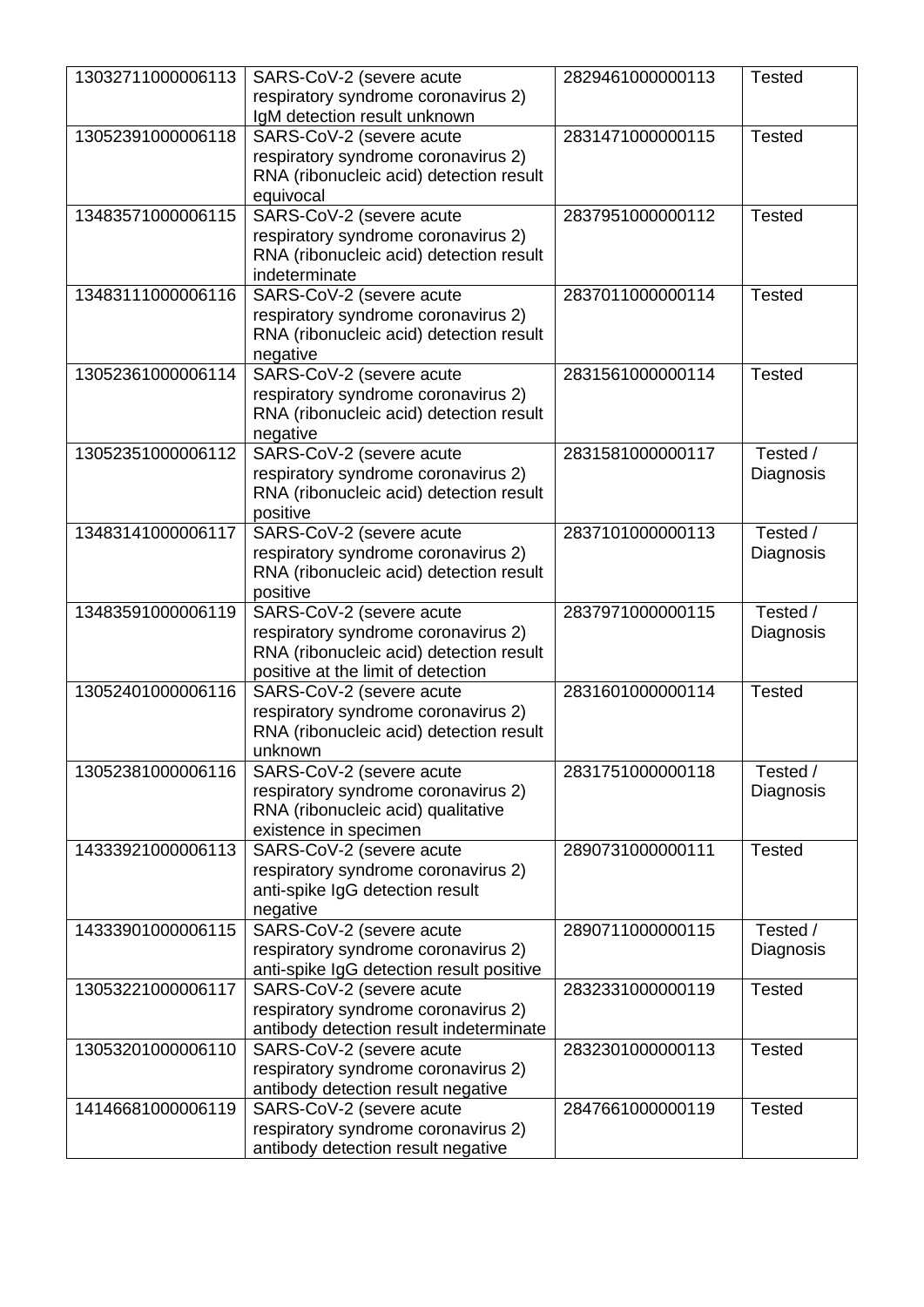| 14146661000006112 | SARS-CoV-2 (severe acute<br>respiratory syndrome coronavirus 2)<br>antibody detection result positive     | 2847651000000117 | Tested /<br>Diagnosis |
|-------------------|-----------------------------------------------------------------------------------------------------------|------------------|-----------------------|
| 13053181000006114 | SARS-CoV-2 (severe acute<br>respiratory syndrome coronavirus 2)<br>antibody detection result positive     | 2832251000000118 | Tested /<br>Diagnosis |
| 13053241000006112 | SARS-CoV-2 (severe acute<br>respiratory syndrome coronavirus 2)<br>antibody detection result unknown      | 2832361000000112 | <b>Tested</b>         |
| 13053081000006113 | SARS-CoV-2 (severe acute<br>respiratory syndrome coronavirus 2)<br>antigen detection result indeterminate | 2832061000000114 | <b>Tested</b>         |
| 13053061000006115 | SARS-CoV-2 (severe acute<br>respiratory syndrome coronavirus 2)<br>antigen detection result negative      | 2832031000000116 | <b>Tested</b>         |
| 13053041000006119 | SARS-CoV-2 (severe acute<br>respiratory syndrome coronavirus 2)<br>antigen detection result positive      | 2832011000000112 | Tested /<br>Diagnosis |
| 13053101000006117 | SARS-CoV-2 (severe acute<br>respiratory syndrome coronavirus 2)<br>antigen detection result unknown       | 2832131000000117 | <b>Tested</b>         |
| 14214921000006112 | SARS-CoV-2 (severe acute<br>respiratory syndrome coronavirus 2)<br>antigen vaccination                    | 2847551000000116 | Vaccination           |
| 14233891000006111 | SARS-CoV-2 (severe acute<br>respiratory syndrome coronavirus 2)<br>booster course completed               | 2880151000000118 | Vaccination           |
| 13012301000006116 | SARS-CoV-2 (severe acute<br>respiratory syndrome coronavirus 2)<br>detected                               | 2827041000000112 | Tested /<br>Diagnosis |
| 13032851000006115 | SARS-CoV-2 (severe acute<br>respiratory syndrome coronavirus 2)<br>detection result equivocal             | 2829201000000110 | <b>Tested</b>         |
| 13039291000006119 | SARS-CoV-2 (severe acute<br>respiratory syndrome coronavirus 2)<br>detection result negative              | 2829521000000116 | <b>Tested</b>         |
| 13039281000006117 | SARS-CoV-2 (severe acute<br>respiratory syndrome coronavirus 2)<br>detection result positive              | 2829511000000110 | Tested /<br>Diagnosis |
| 13032871000006113 | SARS-CoV-2 (severe acute<br>respiratory syndrome coronavirus 2)<br>detection result unknown               | 2829211000000112 | <b>Tested</b>         |
| 14233671000006111 | SARS-CoV-2 (severe acute<br>respiratory syndrome coronavirus 2)<br>immunisation course completed          | 2879851000000113 | Vaccination           |
| 13483531000006118 | SARS-CoV-2 (severe acute<br>respiratory syndrome coronavirus 2)<br>immunisation course started            | 2837891000000110 | Vaccination           |
| 13032581000006113 | SARS-CoV-2 (severe acute<br>respiratory syndrome coronavirus 2)<br>immunity status                        | 2828231000000113 | <b>Tested</b>         |
| 13032751000006114 | SARS-CoV-2 (severe acute<br>respiratory syndrome coronavirus 2)<br>immunity status equivocal              | 2829021000000111 | <b>Tested</b>         |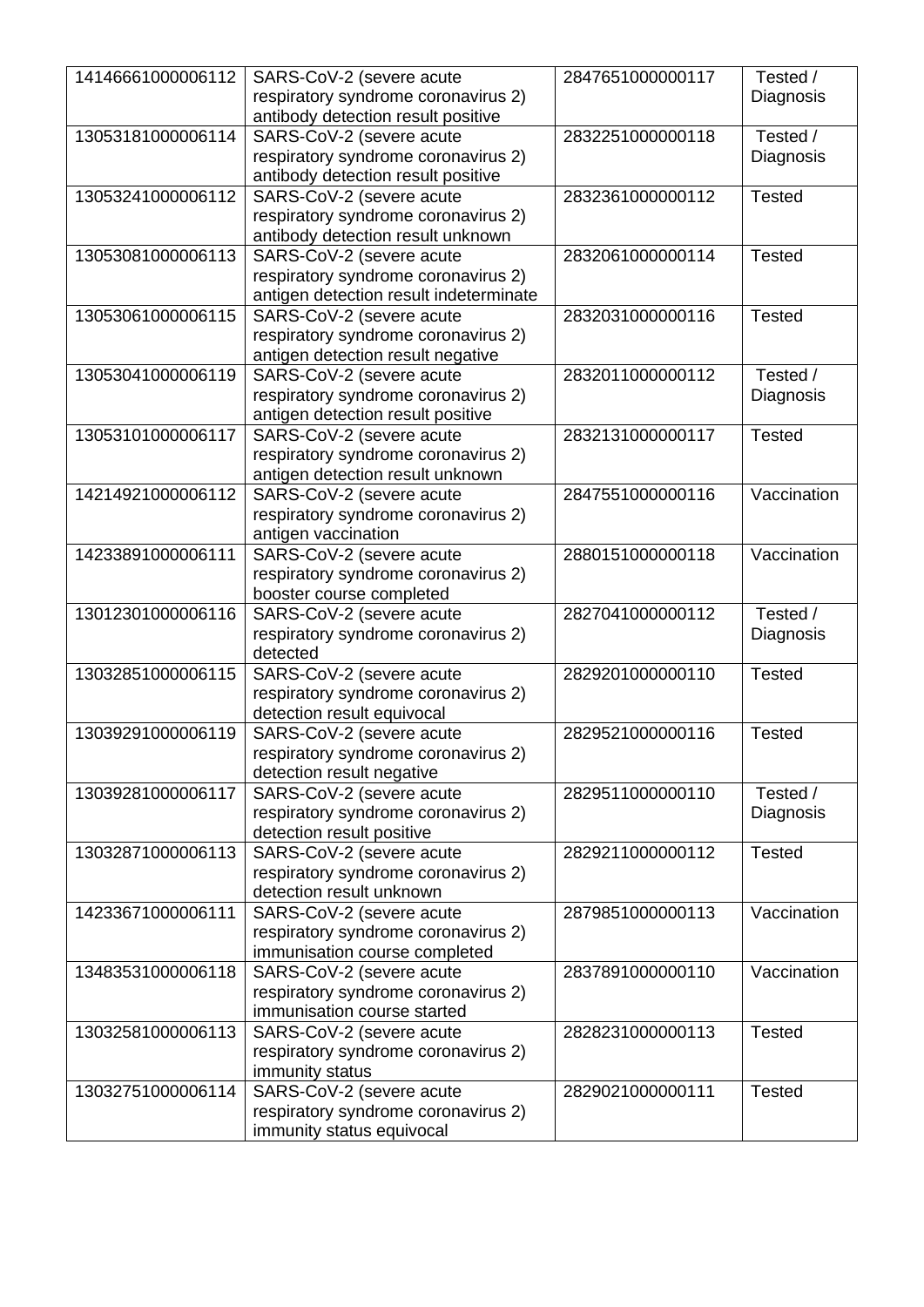| 13032811000006116 | SARS-CoV-2 (severe acute                                        | 2829111000000116 | <b>Tested</b> |
|-------------------|-----------------------------------------------------------------|------------------|---------------|
|                   | respiratory syndrome coronavirus 2)                             |                  |               |
|                   | immunity status unknown                                         |                  |               |
| 13012311000006118 | SARS-CoV-2 (severe acute                                        | 2827081000000116 | <b>Tested</b> |
|                   | respiratory syndrome coronavirus 2)                             |                  |               |
|                   | not detected                                                    |                  |               |
| 14233871000006110 | SARS-CoV-2 (severe acute                                        | 2880031000000114 | Vaccination   |
|                   | respiratory syndrome coronavirus 2)                             |                  |               |
|                   | protection maintenance course                                   |                  |               |
|                   | completed                                                       |                  |               |
| 14233841000006119 | SARS-CoV-2 (severe acute                                        | 2880001000000115 | Vaccination   |
|                   | respiratory syndrome coronavirus 2)                             |                  |               |
|                   | protection maintenance course started                           |                  |               |
| 13012421000006115 | SARS-CoV-2 (severe acute                                        | 2827201000000118 | <b>Tested</b> |
|                   | respiratory syndrome coronavirus 2)                             |                  |               |
|                   | serology                                                        |                  |               |
| 13032441000006115 | SARS-CoV-2 (severe acute                                        | 2828021000000118 | <b>Tested</b> |
|                   | respiratory syndrome coronavirus 2)                             |                  |               |
| 13032521000006114 | species detection test                                          | 2828151000000112 | <b>Tested</b> |
|                   | SARS-CoV-2 (severe acute<br>respiratory syndrome coronavirus 2) |                  |               |
|                   | total immunoglobulin arbitrary                                  |                  |               |
|                   | concentration in serum                                          |                  |               |
| 13012221000006119 | SARS-CoV-2 (severe acute                                        | 2827001000000114 | Vaccination   |
|                   | respiratory syndrome coronavirus 2)                             |                  |               |
|                   | vaccination                                                     |                  |               |
| 13482981000006117 | SARS-CoV-2 (severe acute                                        | 2833591000000119 | Vaccination   |
|                   | respiratory syndrome coronavirus 2)                             |                  |               |
|                   | vaccination                                                     |                  |               |
| 13484481000006118 | SARS-CoV-2 - severe acute                                       | 2833561000000113 | Diagnosis     |
|                   | respiratory syndrome coronavirus 2                              |                  |               |
| 13485001000006119 | SARS-CoV-2 IgG                                                  | 3969014017       | <b>Tested</b> |
| 13485051000006115 | SARS-CoV-2 IgM                                                  | 3969018019       | <b>Tested</b> |
| 14170191000006111 | SARS-CoV-2 antigen vaccine or                                   | 4536898015       | Vaccination   |
|                   | SARS-CoV-2 mRNA vaccine                                         |                  |               |
| 14164811000006112 | SARS-CoV-2 viraemia                                             | 4230129018       | Diagnosis     |
| 14170431000006119 | Second COVID-19 mRNA vaccination                                | 4543956010       | Vaccination   |
| 14170491000006115 | Second SARS-CoV-2 mRNA                                          | 4543965015       | Vaccination   |
|                   | immunisation                                                    |                  |               |
| 13002371000006112 | Self-taken swab for 2019-nCoV (novel                            | 2826651000000117 | <b>Tested</b> |
|                   | coronavirus) offered                                            |                  |               |
| 13002341000006116 | Self-taken swab for SARS-CoV-2                                  | 2826611000000116 | <b>Tested</b> |
|                   | (severe acute respiratory syndrome                              |                  |               |
|                   | coronavirus 2) completed                                        |                  |               |
| 13002361000006117 | Self-taken swab for SARS-CoV-2                                  | 2826691000000113 | <b>Tested</b> |
|                   | (severe acute respiratory syndrome                              |                  |               |
|                   | coronavirus 2) offered                                          |                  |               |
| 13485171000006114 | Sepsis due to disease caused by                                 | 3970769018       | Diagnosis     |
|                   | COVID-19                                                        |                  |               |
| 13485161000006119 | Sepsis due to disease caused by                                 | 2838331000000117 | Diagnosis     |
|                   | SARS-CoV-2 (severe acute                                        |                  |               |
|                   | respiratory syndrome coronavirus 2)                             |                  |               |
| 12990321000006112 | Serotype 2019-nCoV (novel                                       | 2807611000000110 | <b>Tested</b> |
|                   | coronavirus)                                                    |                  |               |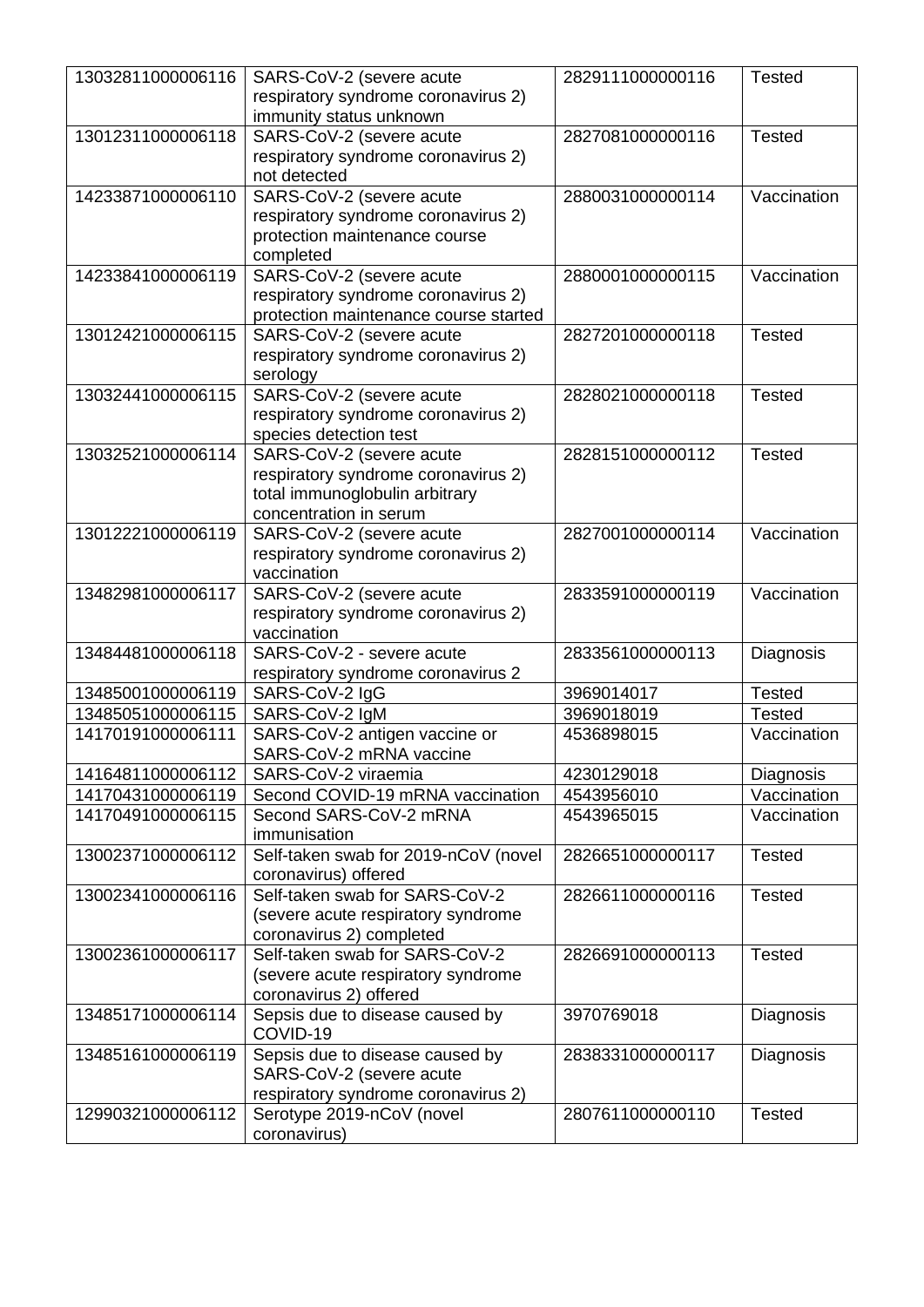| 13012161000006118 | Serotype SARS-CoV-2 (severe acute<br>respiratory syndrome coronavirus 2)                                     | 2826981000000117  | Tested                |
|-------------------|--------------------------------------------------------------------------------------------------------------|-------------------|-----------------------|
| 14146671000006117 | Severe acute respiratory syndrome<br>coronavirus 2 antibody test positive                                    | 4042221015        | Tested /<br>Diagnosis |
| 13483941000006115 | Severe acute respiratory syndrome<br>coronavirus 2 detected                                                  | 3970626018        | Tested /<br>Diagnosis |
| 13483961000006116 | Severe acute respiratory syndrome<br>coronavirus 2 not detected                                              | 3970623014        | <b>Tested</b>         |
| 14233881000006113 | Severe acute respiratory syndrome<br>coronavirus 2 protection maintenance<br>course done                     | 2880041000000117  | Vaccination           |
| 13483151000006115 | Severe acute respiratory syndrome<br>coronavirus 2 ribonucleic acid<br>detected                              | 2837091000000117  | Tested /<br>Diagnosis |
| 13483121000006112 | Severe acute respiratory syndrome<br>coronavirus 2 ribonucleic acid not<br>detected                          | 2837021000000115  | <b>Tested</b>         |
| 13483001000006118 | Severe acute respiratory syndrome<br>coronavirus 2 vaccination                                               | 3947194017        | Vaccination           |
| 13002611000006110 | Signposting to CHMS (COVID-19<br>Home Management Service)                                                    | 2827781000000118  | Advice                |
| 13486241000006118 | <b>Signposting to Your COVID Recovery</b>                                                                    | 2839001000000117  | Advice                |
| 12802181000006118 | Suspected 2019-nCoV (novel<br>coronavirus) infection                                                         | 12802181000006118 | Possible              |
| 13012451000006112 | Suspected COVID-19                                                                                           | 2827381000000119  | Possible              |
| 13484621000006119 | Suspected COVID-19                                                                                           | 3950926016        | Possible              |
| 13012461000006114 | Suspected COVID-19 caused by<br>SARS-CoV-2 (severe acute<br>respiratory syndrome coronavirus 2)              | 2827391000000117  | Possible              |
| 12991171000006116 | Suspected disease caused by 2019<br>novel coronavirus                                                        | 2809021000000118  | Possible              |
| 13484631000006116 | Suspected disease caused by 2019<br>novel coronavirus                                                        | 3902372012        | Possible              |
| 12991161000006111 | Suspected disease caused by 2019-<br>nCoV (novel coronavirus)                                                | 2809001000000110  | Possible              |
| 13484651000006111 | Suspected disease caused by 2019-<br>nCoV (novel coronavirus)                                                | 2833681000000115  | Possible              |
| 13484661000006113 | Suspected disease caused by SARS-<br>CoV-2 (severe acute respiratory<br>syndrome coronavirus 2)              | 2833691000000118  | Possible              |
| 13484641000006114 | Suspected disease caused by Severe<br>acute respiratory coronavirus 2                                        | 3972946019        | Possible              |
| 12991181000006118 | Suspected disease caused by Wuhan<br>2019-nCoV (novel coronavirus)                                           | 2809031000000116  | Possible              |
| 13002391000006113 | Swab for 2019-nCoV (novel<br>coronavirus) taken by healthcare<br>professional                                | 2826961000000114  | <b>Tested</b>         |
| 13002381000006110 | Swab for SARS-CoV-2 (severe acute<br>respiratory syndrome coronavirus 2)<br>taken by healthcare professional | 2826951000000111  | <b>Tested</b>         |
| 13002331000006114 | Taking of swab for 2019-nCoV (novel<br>coronavirus)                                                          | 2826271000000111  | <b>Tested</b>         |
| 13002321000006111 | Taking of swab for SARS-CoV-2<br>(severe acute respiratory syndrome<br>coronavirus 2)                        | 2826251000000119  | <b>Tested</b>         |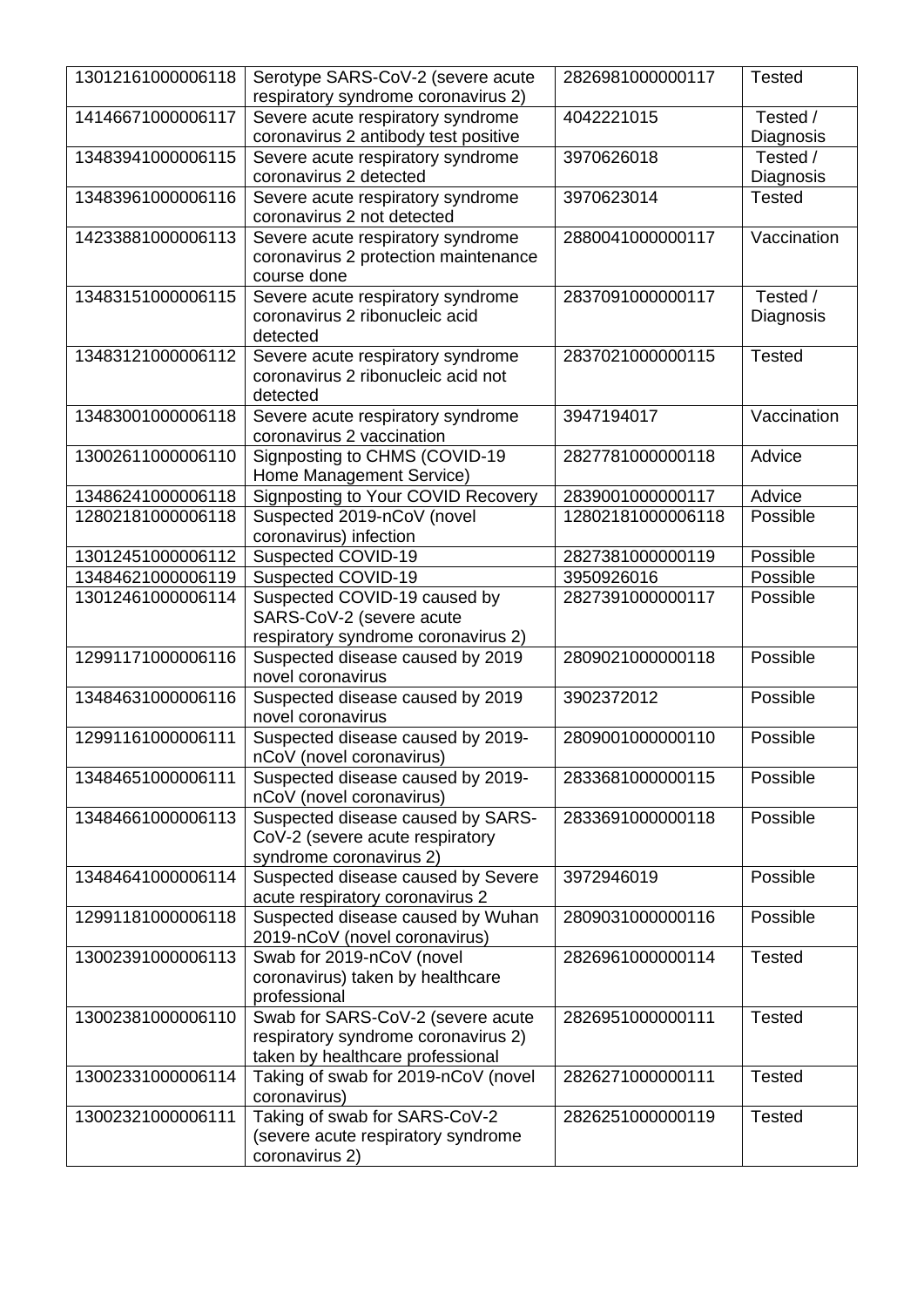| 12990411000006114 | Telephone consultation for suspected<br>2019-nCoV (novel coronavirus)                                          | 2807691000000118  | Possible              |
|-------------------|----------------------------------------------------------------------------------------------------------------|-------------------|-----------------------|
| 13012191000006114 | Telephone consultation for suspected<br>SARS-CoV-2 (severe acute<br>respiratory syndrome coronavirus 2)        | 2827261000000119  | Possible              |
| 12990421000006118 | Telephone consultation for suspected<br>Wuhan 2019-nCoV (novel<br>coronavirus)                                 | 2807711000000116  | Possible              |
| 12802191000006115 | Tested for 2019-nCoV (novel<br>coronavirus) infection                                                          | 12802191000006115 | <b>Tested</b>         |
| 13484871000006119 | Thrombocytopenia due to SARS-CoV-<br>2 (severe acute respiratory syndrome<br>coronavirus 2)                    | 2838351000000112  | Diagnosis             |
| 12990621000006115 | Upper respiratory tract infection<br>caused by 2019-nCoV (novel<br>coronavirus)                                | 2807971000000112  | Diagnosis             |
| 13012261000006113 | Upper respiratory tract infection<br>caused by SARS-CoV-2 (severe acute<br>respiratory syndrome coronavirus 2) | 2827671000000112  | Diagnosis             |
| 12990751000006119 | Wuhan 2019-nCoV (novel<br>coronavirus) detected                                                                | 2808101000000118  | Tested /<br>Diagnosis |
| 12990781000006110 | Wuhan 2019-nCoV (novel<br>coronavirus) not detected                                                            | 2808131000000112  | <b>Tested</b>         |

## **CPRD Aurum SARS-CoV-2 Vaccination code list**

| <b>Prodcode</b>   | <b>Term</b>                                   | <b>Product Name</b>                |
|-------------------|-----------------------------------------------|------------------------------------|
| 13979741000033114 | COVID-19 Vaccine AZD2816                      | COVID-19 Vaccine AZD2816           |
|                   | AstraZeneca (ChAdOx1 nCOV-19)                 | AstraZeneca (ChAdOx1 nCOV-19)      |
|                   | 3.5x10,000,000,000 viral                      | 3.5x10,000,000,000 viral           |
|                   | particles/0.5ml dose solution for             | particles/0.5ml dose solution for  |
|                   | injection multidose vials (AstraZeneca<br>AB) | injection multidose vials          |
| 13960541000033115 | COVID-19 Vaccine Covaxin (NIV-                | COVID-19 Vaccine Covaxin (NIV-     |
|                   | 2020-770 inactivated)                         | 2020-770 inactivated)              |
|                   | 6micrograms/0.5ml dose suspension             | 6micrograms/0.5ml dose suspension  |
|                   | for injection multidose vials (Bharat         | for injection multidose vials      |
|                   | Biotech International Ltd)                    |                                    |
| 13960641000033119 | COVID-19 Vaccine Covaxin (NIV-                | COVID-19 Vaccine Covaxin (NIV-     |
|                   | 2020-770 inactivated)                         | 2020-770 inactivated)              |
|                   | 6micrograms/0.5ml dose suspension             | 6micrograms/0.5ml dose suspension  |
|                   | for injection vials (Bharat Biotech           | for injection vials                |
|                   | International Ltd)                            |                                    |
| 13959941000033110 | <b>COVID-19 Vaccine Covishield</b>            | <b>COVID-19 Vaccine Covishield</b> |
|                   | (ChAdOx1 S [recombinant])                     | (ChAdOx1 S [recombinant])          |
|                   | 5x10,000,000,000 viral particles/0.5ml        | 5x10,000,000,000 viral             |
|                   | dose solution for injection multidose         | particles/0.5ml dose solution for  |
|                   | vials (Serum Institute of India)              | injection multidose vials          |
| 13960041000033113 | <b>COVID-19 Vaccine Covishield</b>            | <b>COVID-19 Vaccine Covishield</b> |
|                   | (ChAdOx1 S [recombinant])                     | (ChAdOx1 S [recombinant])          |
|                   | 5x10,000,000,000 viral particles/0.5ml        | 5x10,000,000,000 viral             |
|                   | dose solution for injection vials (Serum      | particles/0.5ml dose solution for  |
|                   | Institute of India)                           | injection vials                    |